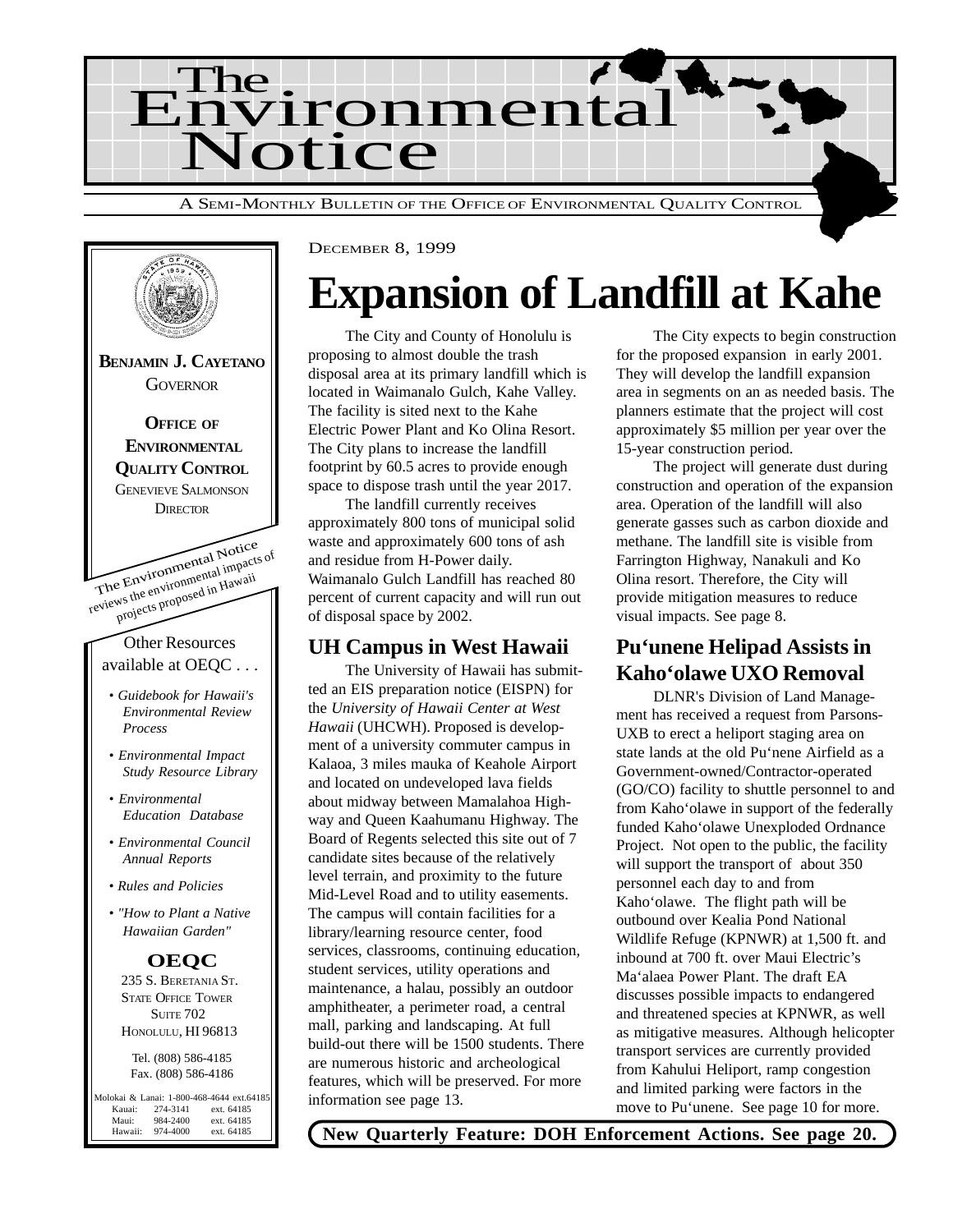# Table of Contents

#### DECEMBER 8, 1999

### **1** Oahu Notices

#### **Draft Environmental Assessments**

| (3) Narcissus Place Drainage Ditch Improvements                   |  |
|-------------------------------------------------------------------|--|
|                                                                   |  |
| (5) Queen Lili'uokalani Children's Center, Haleiwa 5              |  |
| <b>Final Environmental Assessments/</b>                           |  |
| <b>Findings of No Significant Impacts (FONSI)</b>                 |  |
| (6) Kahiola Seniors Rental Housing Project (Revised)  6           |  |
|                                                                   |  |
| (8) Waihee 265' Reservoir Slope and Drainage Improvements  7      |  |
| <b>Environmental Impact Statement Preparation Notices</b>         |  |
| (9) Waimanalo Gulch Sanitary Landfill Expansion (Supplemental)  8 |  |
| <b>Previously Published Projects Pending Public Comments</b>      |  |

#### **Withdrawal**

### 3 **Maui Notices**

| <b>Draft Environmental Assessments</b>                   |  |
|----------------------------------------------------------|--|
| <b>Maui County Previously Published Projects Pending</b> |  |
| <b>Public Comments</b>                                   |  |
|                                                          |  |

### 6 **[Hawaii Notices](#page-11-0)**

| <b>Final Environmental Assessments/</b><br><b>Findings of No Significant Impacts (FONSI)</b> |
|----------------------------------------------------------------------------------------------|
|                                                                                              |
| (2) Kulani Correctional Facility Water System Improvements  12                               |
| <b>Environmental Impact Statement Preparation Notices</b>                                    |
|                                                                                              |
| <b>Previously Published Projects Pending Public Comments</b>                                 |
|                                                                                              |
|                                                                                              |
| <b>Acceptance Notices</b>                                                                    |
|                                                                                              |

#### 7 **[Kauai Notices](#page-14-0)**

### **Final Environmental Assessments/ Findings of No Significant Impacts (FONSI)** [\(1\) Puhi Wells, No. 1 Modifications and No. 5A & 5B](#page-14-0) Pumps & Controls ...................................................................... 15 **Previously Published Projects Pending Public Comments** [Draft Environmental Assessments .................................................... 15](#page-14-0) [Draft Environmental Impact Statements ............................................ 15](#page-14-0) s **Shoreline Notices** Shoreline Certification Applications ................................................... 16 Shoreline Certifications and Rejections ............................................. 17 G **Alien Species Permits** Importation of Various Strains of Microorganisms ............................. 16 V **Pollution Control Permits**

### x **DOH Enforcement Notices**

#### ^ **Coastal Zone News**

| (1) Framework Adjustments to the Precious Corals Fishery                |  |
|-------------------------------------------------------------------------|--|
|                                                                         |  |
| (2) Install Utility Lines Under Makiki Ditch Bridge at Kapiolani Blvd., |  |
|                                                                         |  |

#### **<del>≢</del>** Federal Notices

| Transportation Equity Act for the 21st Century (TEA-21);  23 |  |
|--------------------------------------------------------------|--|
|                                                              |  |
|                                                              |  |



*OEQC intends to make the information in this bulletin accessible to everyone. Individuals that require this material in a different format (such as large type or braille), should contact our office for assistance.*

| <b>The Environmental Notice</b> | <b>Office of Environmental Quality Control</b> | Page 2 |
|---------------------------------|------------------------------------------------|--------|
|---------------------------------|------------------------------------------------|--------|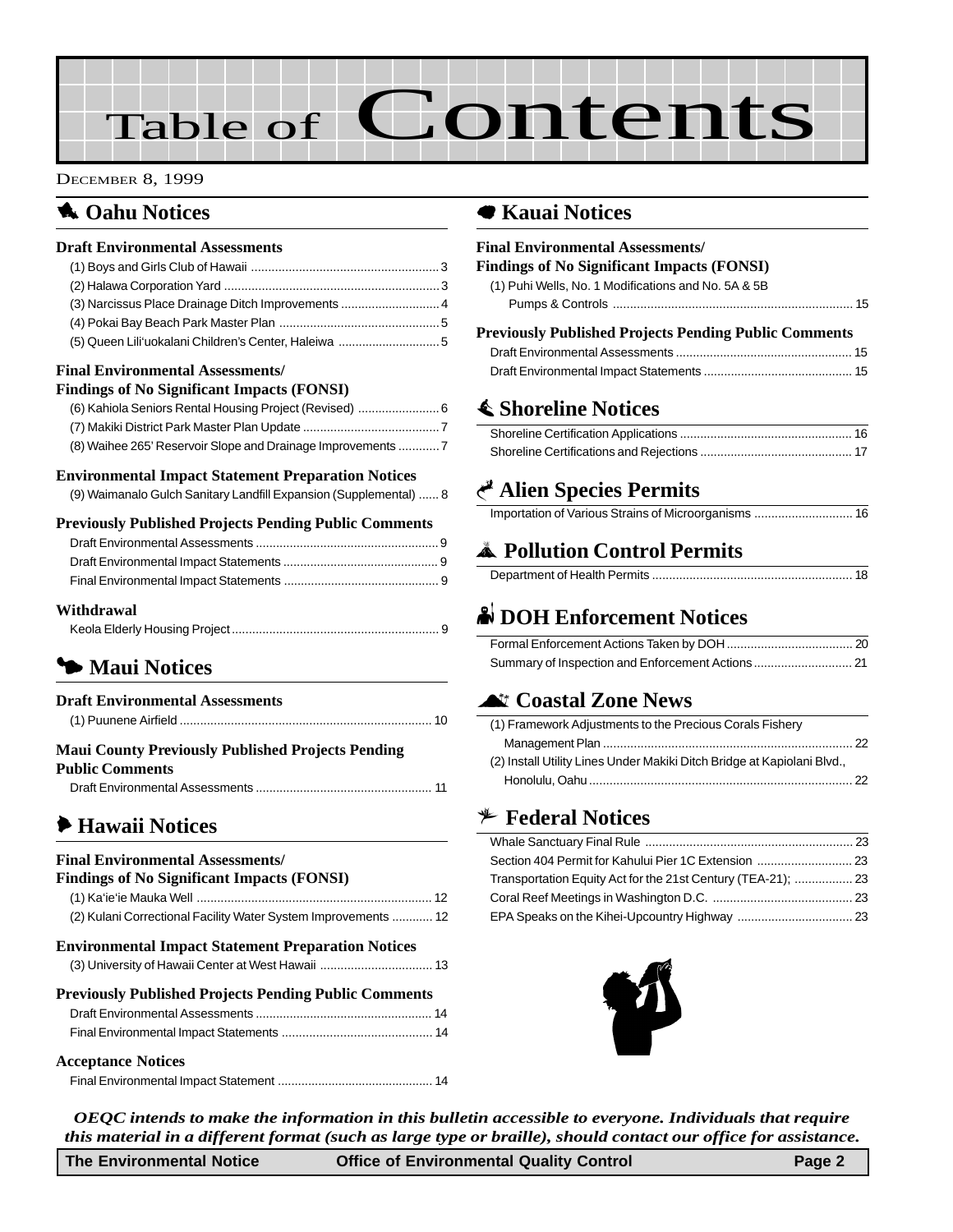<span id="page-2-0"></span>

**Required:** CUP-Minor, height variance

The applicant, The Boys and Girls Club of Hawaii (Club), proposes to demolish an existing temporary structure and construct a permanent meeting facility on Ilima Intermediate School property. The City and County of Honolulu will lease approximately 34,500-square feet of school land to the Club. The proposed facility will be located at 91-884 Fort Weaver Road.

The new facility will consist of a 7,904-square foot gymnasium, a 5,136-square foot clubhouse, and a 3,750 square foot teen center. A 35-car parking lot will also be constructed.

The site is in an R-5 Residential District and requires a Conditional Use Permit-Minor (CUP-Minor) for a meeting facility. A height variance is required for the proposed 45-foot high gymnasium.

youth. These services will be provided to the community at no

impacts during construction through conformance with City and County, and State Department of Health regulations and guidelines, which require grading and erosion control methods, limiting construction work to specific daylight hours and equipping construction machinery with residential type mufflers.

### 1 **(2) Halawa Corporation Yard**

| District:  | Ewa                                   |
|------------|---------------------------------------|
| TMK:       | 9-9-73:23 and 27                      |
| Applicant: | City and County of Honolulu           |
|            | Department of Design and Construction |
|            | 650 South King Street                 |
|            | Honolulu, Hawaii 96813                |
|            | Contact: Clifford Lau (527-6373)      |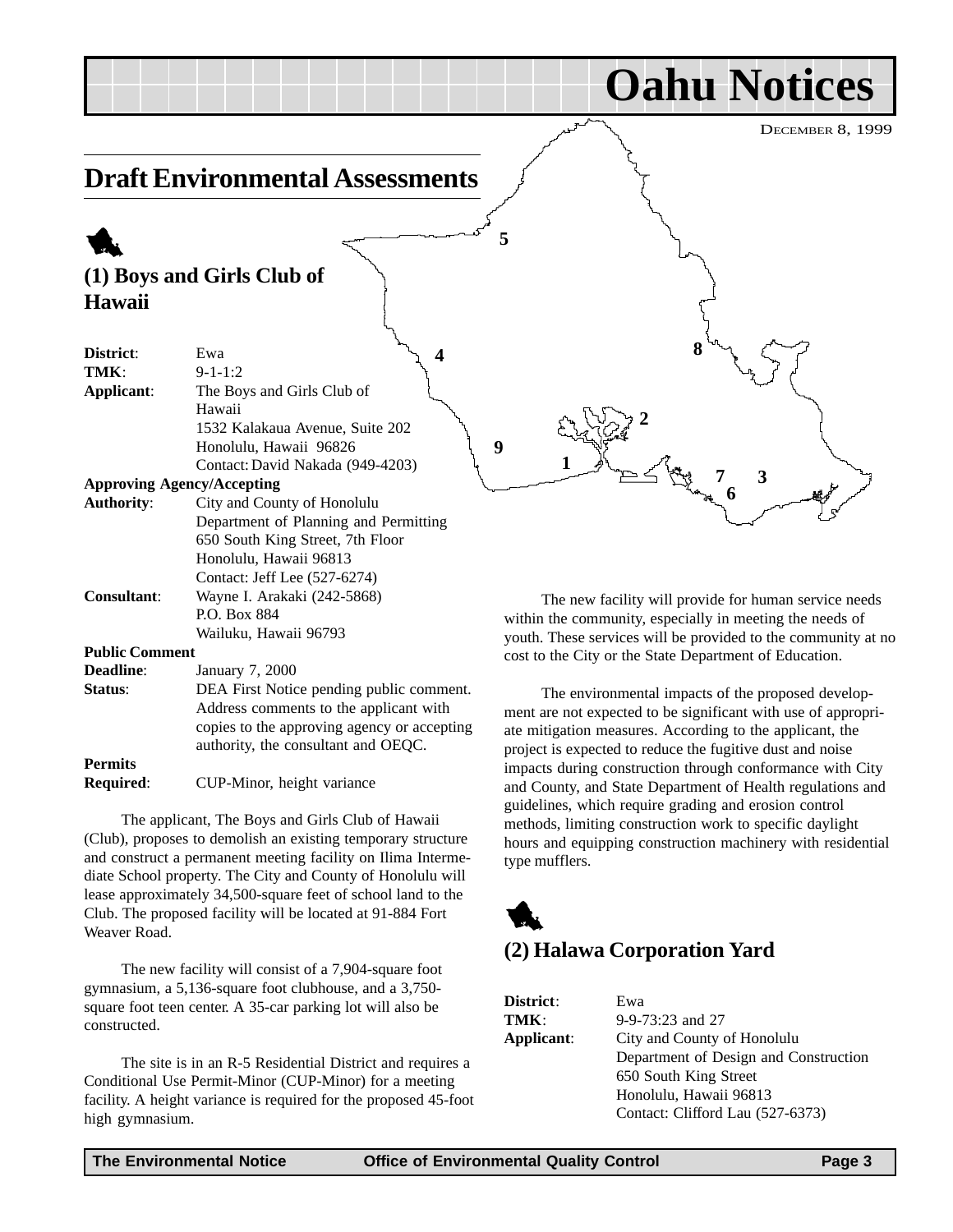## <span id="page-3-0"></span>**Oahu Notices**

DECEMBER 8, 1999

#### **Approving Agency/Accepting**

| DEA First Notice pending public comment. |
|------------------------------------------|
| Address comments to the applicant with   |
|                                          |
|                                          |
|                                          |
|                                          |

Since the late 1980's, the City and County of Honolulu has planned to relocate its various maintenance, trades, storage, and operational functions from the Kewalo basin area to other site(s). A consolidated yard (the Honolulu Corporation Yard) was considered on Sand Island, adjacent to the City's Sand Island Wastewater Treatment Plant, on lands set aside by a State of Hawaii executive order. However, this land is no longer available to the City. Thus, the City has selected two parcels in Halawa Industrial Park with a total of about 23 acres for the Department of Facility Maintenance (Automotive Equipment Services Division and Division of Road Maintenance), the Honolulu Police Department (Vehicle Maintenance) and the Department of Transportation Services (Handi-Van). The project site will use the City's Halawa bus maintenance facility (Tax Map Key (TMK): 9-9-73: 27, an area of about 10 acres) and the adjacent property leased to Crazy Shirts Hawaii by Queen Emma Foundation (TMK: 9- 9-73: 23, an area of approximately 13 acres).

The Halawa Corporation Yard project will be undertaken in two phases. Phase I will involve construction of facilities and an employee parking lot on the Crazy Shirts parcel to accommodate the Department of Facility Maintenance (Automotive Equipment Services Division construction equipment shop and Road Maintenance Division trades shops and storage) and the Honolulu Police Department (vehicle maintenance shop). The facilities will consist of three rigidframe metal buildings with a total area of about 42,000 square feet (SF) and paved areas for parking City-owned vehicles and equipment. Areas under the H-3 Freeway will be used for equipment and material storage pending an agreement with the State of Hawaii Department of Transportation. The parking lot will hold about 205 stalls for employees assigned to these three functions.

Phase II will involve rehabilitation of the existing Halawa bus maintenance facilities for use by the Department of Facility Maintenance (Automotive Equipment Services Division) and the Department of Transportation Services (Handi-Van) for vehicle maintenance, operations, and administrative functions. Fueling and vehicle wash facilities will also be included in Phase II. The 200 parking stalls on the roof of the existing bus facility will be used by Phase II employees. A traffic signal will be installed at the intersection of Halawa Crusher Road and Iwaiwa Street as part of Phase II to permit easier turning movements at the intersection.



#### **(3) Narcissus Place Drainage Ditch Improvements**

| District:                         | Honolulu                                 |
|-----------------------------------|------------------------------------------|
| TMK:                              | $3-4-10$ , 11 & 20                       |
| Applicant:                        | City and County of Honolulu              |
|                                   | Department of Design and Construction    |
|                                   | 650 South King Street                    |
|                                   | Honolulu, Hawaii 96813                   |
|                                   | Contact: Gregory Sue (527-6304)          |
| <b>Approving Agency/Accepting</b> |                                          |
| <b>Authority:</b>                 | Same as above.                           |
| <b>Consultant:</b>                | Marc M. Siah & Associates, Inc.          |
|                                   | 810 Richards Street, Suite 888           |
|                                   | Honolulu, Hawaii 96813                   |
|                                   | Contact: Marc Siah (538-7180)            |
| <b>Public Comment</b>             |                                          |
| Deadline:                         | January 7, 2000                          |
| Status:                           | DEA First Notice pending public comment. |
|                                   | Address comments to the applicant with   |
|                                   | copies to the consultant and OEQC.       |
| <b>Permits</b>                    |                                          |
| Required:                         | Grading                                  |
|                                   |                                          |

The Department of Design and Construction, City and County of Honolulu is proposing to construct improvements to the existing earth-lined drainage ditch "B" located along Narcissus Place, and drainage ditch "A" mauka of Narcissus Street in Palolo Valley. The improvements consist of construction of two new 8-foot wide concrete-lined rectangular ditches to replace the existing earth-lined ditches. The two new ditches will ensure better interception and diversion of storm runoff from City and conservation lands into the existing intake structure at the end of Carlos Long Street. Construction of these improvements will greatly improve the capacity and reliability of the existing drainage system and will reduce flooding in the area.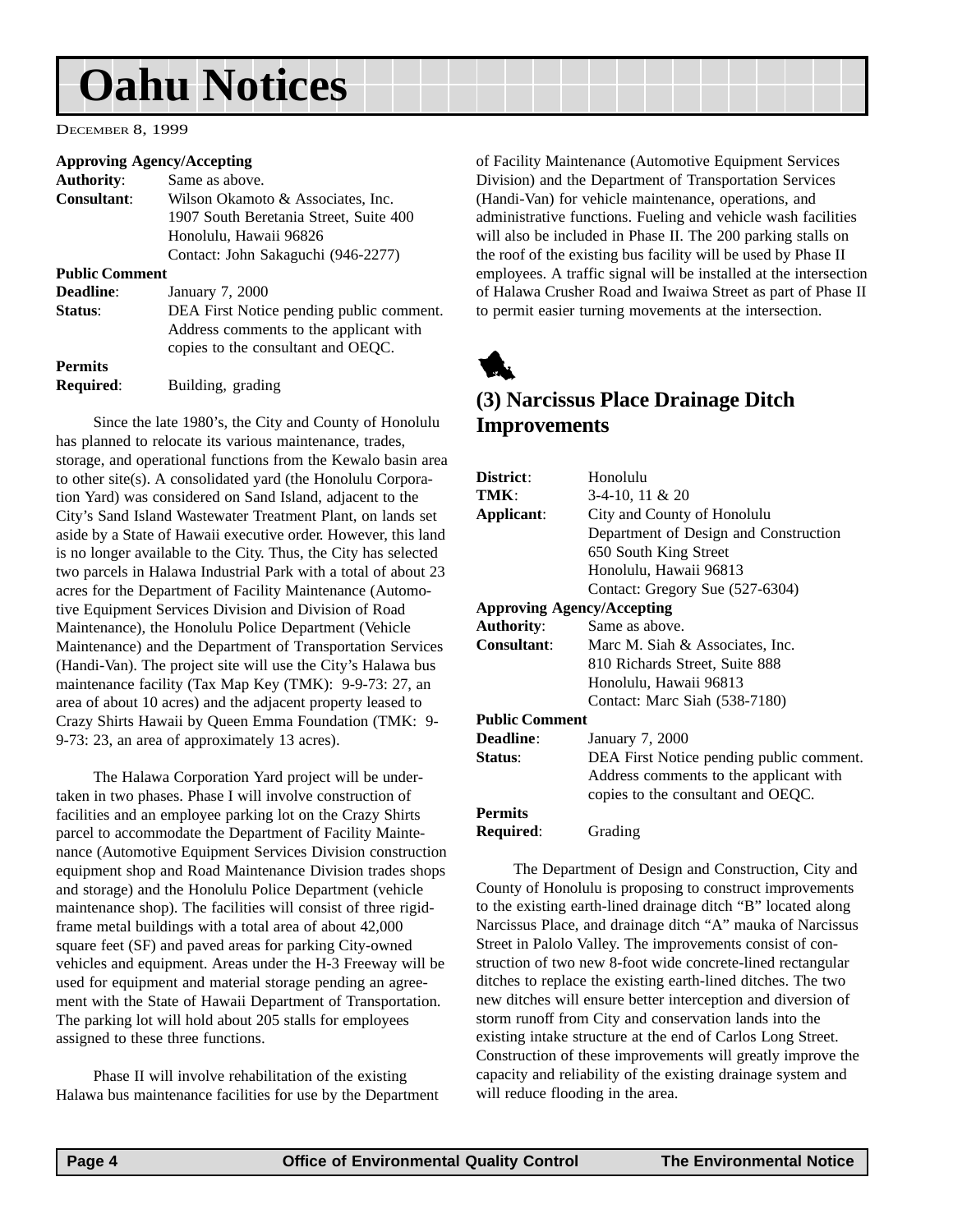<span id="page-4-0"></span>

No significant impacts are anticipated from construction of these improvements. During construction, short term noise and air quality impacts are anticipated in the immediate surrounding of the existing two ditches. To minimize these impacts, all government rules and regulations will be followed during construction. Construction is anticipated to begin in mid 2,000, upon receipt of the required permits and approvals. Construction is estimated to be last 9 months.



#### **(4) Pokai Bay Beach Park Master Plan**

| District:             | Waianae                                       |
|-----------------------|-----------------------------------------------|
| TMK:                  | 8-5-01:6, por. 8, 62; 8-5-08:31-36, 40, 41,   |
|                       | 43, 44; 8-5-11:27                             |
| Applicant:            | City and County of Honolulu                   |
|                       | Department of Design and Construction         |
|                       | 650 South King Street                         |
|                       | Honolulu, Hawaii 96813                        |
|                       | Contact: Terry Hildebrand (523-4698)          |
|                       | <b>Approving Agency/Accepting</b>             |
| <b>Authority:</b>     | Same as above.                                |
| <b>Consultant:</b>    | Gerald Park Urban Planner (942-7484)          |
|                       | 1400 Rycroft Street, Suite 876                |
|                       | Honolulu, Hawaii 96814                        |
| <b>Public Comment</b> |                                               |
| <b>Deadline:</b>      | January 7, 2000                               |
| Status:               | DEA First Notice pending public comment.      |
|                       | Address comments to the applicant with        |
|                       | copies to the consultant and OEQC.            |
| <b>Permits</b>        | SMA, CUP-Minor, grubbing, grading,            |
| <b>Required:</b>      | stockpiling, building, excavate public right- |
|                       | of-way, variance, NPDES                       |

The Department of Design and Construction, City and County of Honolulu, has completed a Master Plan for Pokai Bay Beach Park, Waianae Kai, Waianae, Oahu, Hawaii. The purpose of the Master Plan is to guide the orderly expansion of recreation and facility improvements at the Park and to provide shoreline recreation opportunities and facilities for the use and enjoyment of residents and visitors.

The Master Plan for does not recommend significant alterations to the existing Park layout except to site new recreation and support facilities. Facilities such as the existing outdoor showers and lifeguard stations located in the southern and central portions of the Park respectively will be retained. The existing one-story hollow tile bath house near the center of the Park will be renovated into an open, covered pavilion offering shade and views of the entire beach.

An existing parking area on the eastern side of the bath house and an adjoining overflow parking area to the north will be relocated to a new parking area to be built north of Pokai Bay Street. The former parking areas will then be removed and improved for picnic and open space uses.

Land which was licensed to the US Army for recreation use forms the northern most boundary of the Park. This area is fenced and is still being used for US Army functions. The Master Plan proposes demolishing an existing beach rental cottage, relocating the perimeter fence, and developing the area for picnicking and open space.

Two, one-story bath houses of approximately 1,200 square feet are proposed. Both bath houses will have restrooms and changing rooms for men and women. A onestory building slightly over 5,000 square feet in area will be built for use as a public place for ocean recreation classes, displays, and community meetings.

Parking for 212 vehicles will be located in two off-street parking locations. One parking area is an existing paved area located on the southern end of the Park. A larger parking area with 125 standard parking and 6 handicapped stalls is proposed at Pokai Bay Street and Bayview Street.

The cost of improvements is estimated at \$3.7 million (\$1999) and will be funded by the City and County of Honolulu.



### **(5) Queen Lili'uokalani Children's Center, Haleiwa**

| District:                         | Waialua                               |
|-----------------------------------|---------------------------------------|
| TMK:                              | 6-2-3:2 (por.), 6, 8, 9 and 31 (por.) |
| Applicant:                        | Queen Lili'uokalani Trust             |
|                                   | c/o Kauahikaua & Chun Architects      |
|                                   | 567 South King Street, Suite 108      |
|                                   | Honolulu, Hawaii 96813                |
|                                   | Contact: Dwight Kauahikaua (526-2283) |
| <b>Approving Agency/Accepting</b> |                                       |
| <b>Authority:</b>                 | City and County of Honolulu           |
|                                   | Department of Planning and Permitting |
|                                   | 650 South King Street, 7th Floor      |
|                                   | Honolulu, Hawaii 96813                |
|                                   | Contact: Ardis Shaw-Kim (527-5349)    |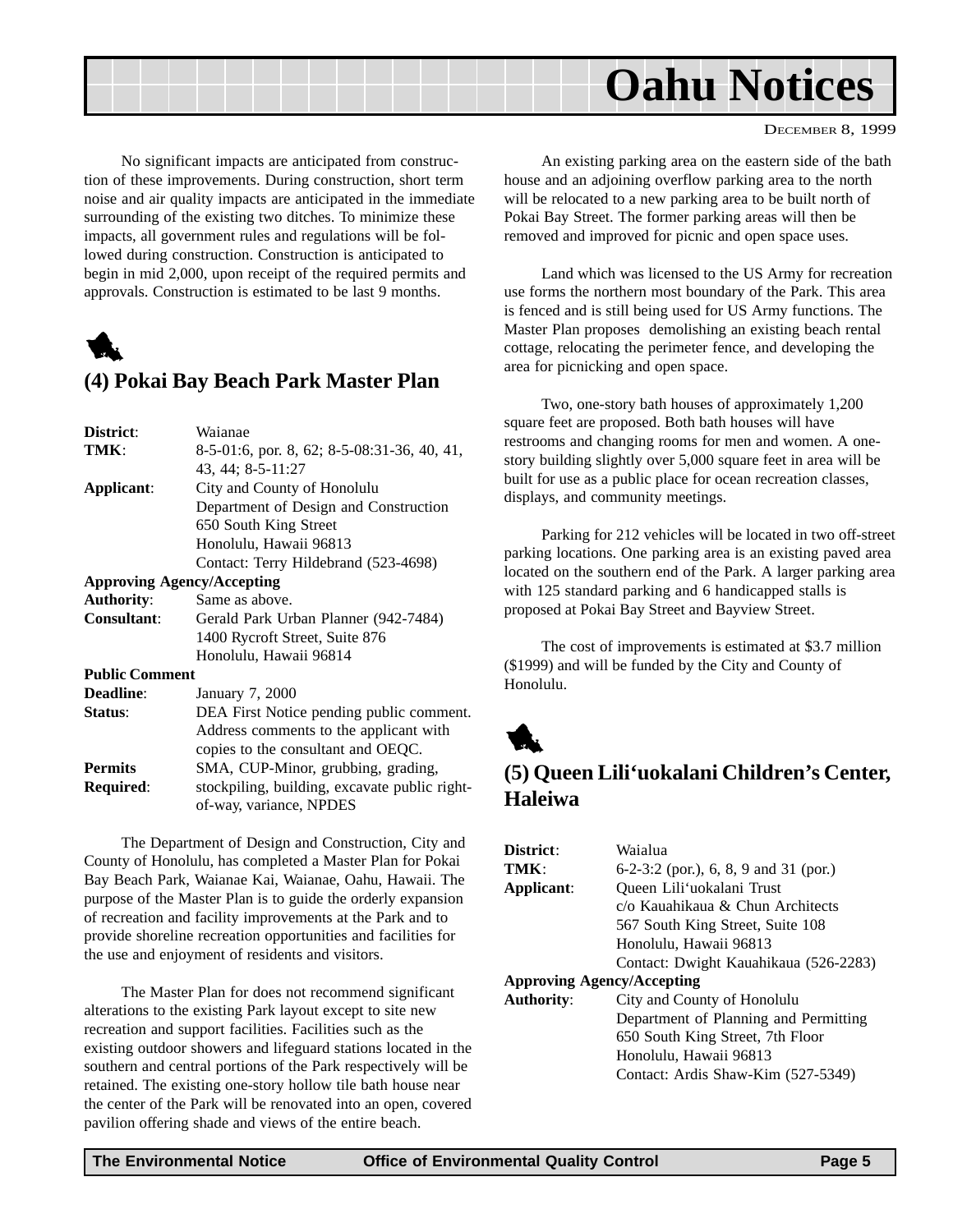## <span id="page-5-0"></span>**Oahu Notices**

DECEMBER 8, 1999

| Consultant:           | <b>PBR Hawaii</b>                                                                                                                                                        |
|-----------------------|--------------------------------------------------------------------------------------------------------------------------------------------------------------------------|
|                       | 1001 Bishop Street                                                                                                                                                       |
|                       | Pacific Tower Suite 650                                                                                                                                                  |
|                       | Honolulu, Hawaii 96813                                                                                                                                                   |
|                       | Contact: Yukie Ohashi (521-5631)                                                                                                                                         |
| <b>Public Comment</b> |                                                                                                                                                                          |
| <b>Deadline:</b>      | January 7, 2000                                                                                                                                                          |
| Status:               | DEA First Notice pending public comment.<br>Address comments to the applicant with<br>copies to the approving agency or accepting<br>authority, the consultant and OEQC. |
| <b>Permits</b>        | SMA, CUP, grading, building, minor                                                                                                                                       |
| <b>Required:</b>      | special design district permit                                                                                                                                           |

The Queen Liliuokalani Trust proposes to develop a meeting facility on Lokoea Place in Haleiwa. This facility will serve beneficiaries who live in the North Shore area.

The 2.5 acre project site is currently occupied with a single family dwelling. This 960 square-foot structure will remain for use as a caretakers cottage.

The proposed children center building will be one story high and approximately 1,914 square feet in area. The maximum height of the building will be about 22 feet. Interior areas will include offices, reception/clerical space, waiting area, conference rooms, kitchen, restroom, and storage. Ancillary improvements will include a ten-stall parking lot, landscaped lawn area.

A 600 square foot open pavilion will be constructed for use as a hula halau. A 800 square foot canoe shed is also proposed.

The children center will provide family/individual counseling as well as supplemental financial assistance to Hawaiian Families. Enrichment group meetings are to be conducted at the office and occasional special events will be planned with children, their parents and families, and the community.

Construction of the children center building and parking lot will take about four months. The estimated cons of construction is \$500,000. The proposed canoe shed and hula halau pavilion are demonstration work projects and will be built in the future as funding becomes available.

## **Final Environmental Assessments/Findings of No Significant Impacts (FONSI)**

1

### **(6) Kahiola Seniors Rental Housing Project (Revised)**

| District:                         | Honolulu                               |
|-----------------------------------|----------------------------------------|
| TMK:                              | $2-6-24:70$ and 71                     |
| Applicant:                        | The Genesis Foundation                 |
|                                   | P. O. Box 88269                        |
|                                   | Honolulu, Hawaii 96830-8269            |
|                                   | Contact: Dr. Nicholas B. Christoff     |
| <b>Approving Agency/Accepting</b> |                                        |
| <b>Authority:</b>                 | City and County of Honolulu            |
|                                   | Department of Planning and Permitting  |
|                                   | 650 South King Street, 7th Floor       |
|                                   | Honolulu, Hawaii 96813                 |
|                                   | Contact: Steve Tagawa (523-4817)       |
| Consultant:                       | Media 5 Ltd.                           |
|                                   | 345 Queen Street, Suite 900            |
|                                   | Honolulu, Hawaii 96813                 |
|                                   | Contact: Evan Cruthers (524-2040)      |
| <b>Public Challenge</b>           |                                        |
| <b>Deadline:</b>                  | January 7, 2000                        |
| Status:                           | FEA/FONSI issued, project may proceed. |
| Permits                           |                                        |

**Required**: Waikiki Special District, CUP

The applicant, The Genesis Foundation, in their revised proposal, plan to construct an affordable rental housing apartment complex for seniors at 2423 and 2429 Ala Wai Boulevard, Waikiki, Oahu. The revised complex will consist of a 8-story atrium building of 109 rental apartments, one 2 bedroom unit for the building manager, a one-story meeting and activities service building, parking, and an on grade loading area.

The complex will be rented under established guidelines to individuals with incomes of no more than sixty (60) percent of the Honolulu mean income level. The complex will offer various building services, including a serving kitchen, mail room, a coin-operated laundry room, a multi-purpose room, outdoor recreation space with a covered lanai and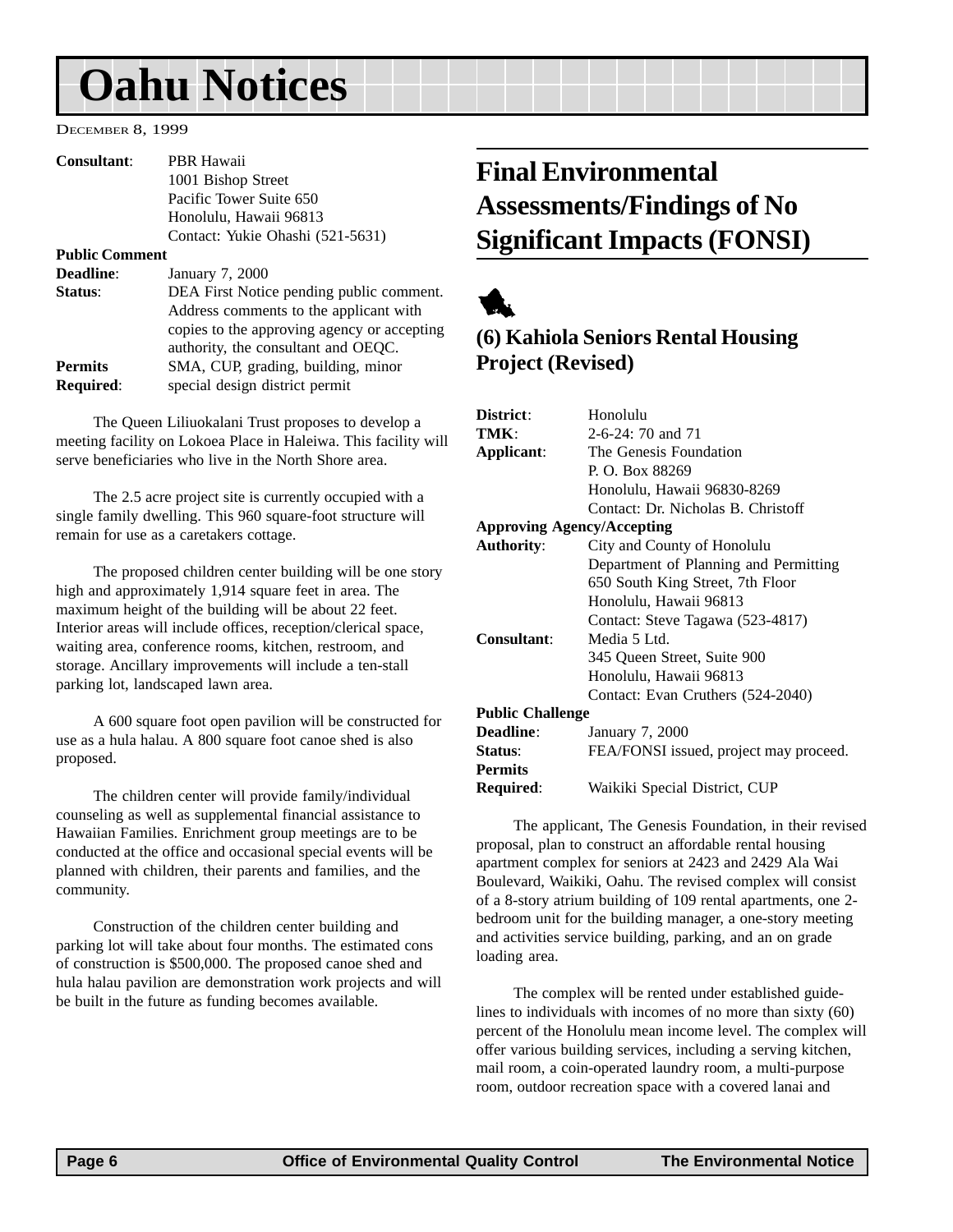<span id="page-6-0"></span>

enclosed garden area. The landscaping and garden will be designed to contribute to a Hawaiian sense of place.

The environmental impacts of the proposed development are not expected to be significant with use of appropriate mitigation measures. According to the applicant, the project is expected to reduce the fugitive dust, erosion and sediment transport that occurs from the current vacant, undeveloped parcel and will improve the overall aesthetic in the area.

The project is being processed under a Waikiki Special District Permit and concurrently pursuant to Chapter 201G, Hawaii Revised Statutes (HRS) exemptions from various zoning requirements for density, height, parking, height setback, building and open space, as well as park dedication and tax fees. A Conditional Use Permit for Joint Development will be required for the development of two separate legal lots of record.



#### **(7) Makiki District Park Master Plan Update**

| District:                         | Honolulu                                                               |
|-----------------------------------|------------------------------------------------------------------------|
| TMK:                              | 2-4-22:1, 17, 25, 26, 28, 33, 34, 45                                   |
| Applicant:                        | City and County of Honolulu                                            |
|                                   | Department of Design and Construction                                  |
|                                   | 650 South King Street                                                  |
|                                   | Honolulu, Hawaii 96813                                                 |
|                                   | Contact: Stanford Kuroda (523-4755)                                    |
| <b>Approving Agency/Accepting</b> |                                                                        |
| <b>Authority:</b>                 | Same as above.                                                         |
| <b>Consultant:</b>                | Gerald Park (942-7484)                                                 |
|                                   | 1400 Rycroft Street, Suite 876                                         |
|                                   | Honolulu, Hawaii 96814                                                 |
| <b>Public Challenge</b>           |                                                                        |
| Deadline:                         | January 7, 2000                                                        |
| Status:                           | FEA/FONSI issued, project may proceed.                                 |
| <b>Permits</b>                    | Pollution controls variance, public swim-                              |
| Required:                         | ming pool, NPDES, ROW, grubbing,<br>grading, stockpiling, street usage |
|                                   |                                                                        |

The Department of Design and Construction, City and County of Honolulu has prepared a master plan report that updates the 1977 Makiki Park Master Plan. The 9.37 acre (408,038 square feet) Makiki District Park is located in Lower Makiki, Honolulu and bounded by Keeaumoku Street on the north, Makiki Street on the south, Wilder Avenue on the east, and the Lunalilo Freeway on the west.

The purpose of the 1999 Makiki District Park Master Plan Update is to evaluate the development concepts adopted in the 1977 Makiki Park Master Plan and to update the original Development Plan in response to current and future recreational needs of the community. The Master Plan Update does not supersede the 1977 Master Plan but builds on current information and community concerns for the implementation of future projects, and recommends development options for Makiki District Park.

The major features recommended in the Master Plan Update include constructing a swimming pool facility, a skateboard park, and a new access road behind the tennis courts; redesigning two off-street parking lots; providing a jogging/walking path around the park, improving the community gardens; and upgrading existing drainage, wastewater, and electrical systems serving the park.

A five phase implementation schedule is proposed. The cost for Phases 1 and 2 is estimated at \$ 3.6 million and funding has been appropriated by the Honolulu City Council as part of the City's Capital Improvements Program. Design and construction of Phases 3, 4, and 5 will be implemented as funding is made available.



#### **(8) Waihee 265' Reservoir Slope and Drainage Improvements**

| District:                         | Koolaupoko                           |
|-----------------------------------|--------------------------------------|
| TMK:                              | 4-7-47: 13, 4-7-07: 5, 4-7-33: 36    |
| Applicant:                        | City and County of Honolulu          |
|                                   | Board of Water Supply                |
|                                   | 630 South Beretania Street           |
|                                   | Honolulu, Hawaii 96843               |
|                                   | Contact: Barry Usagawa (527-5235)    |
| <b>Approving Agency/Accepting</b> |                                      |
| <b>Authority:</b>                 | City and County of Honolulu          |
|                                   | Board of Water Supply                |
|                                   | 630 South Beretania Street           |
|                                   | Honolulu, Hawaii 96843               |
|                                   | Contact: Clifford Jamile (527-6180)  |
| Consultant:                       | <b>Belt Collins Hawaii</b>           |
|                                   | 680 Ala Moana Boulevard, First Floor |
|                                   | Honolulu, Hawaii 96813-5406          |
|                                   | Contact: Glen Koyama (521-5361)      |
| <b>Public Challenge</b>           |                                      |
| <b>Deadline:</b>                  | January 7, 2000                      |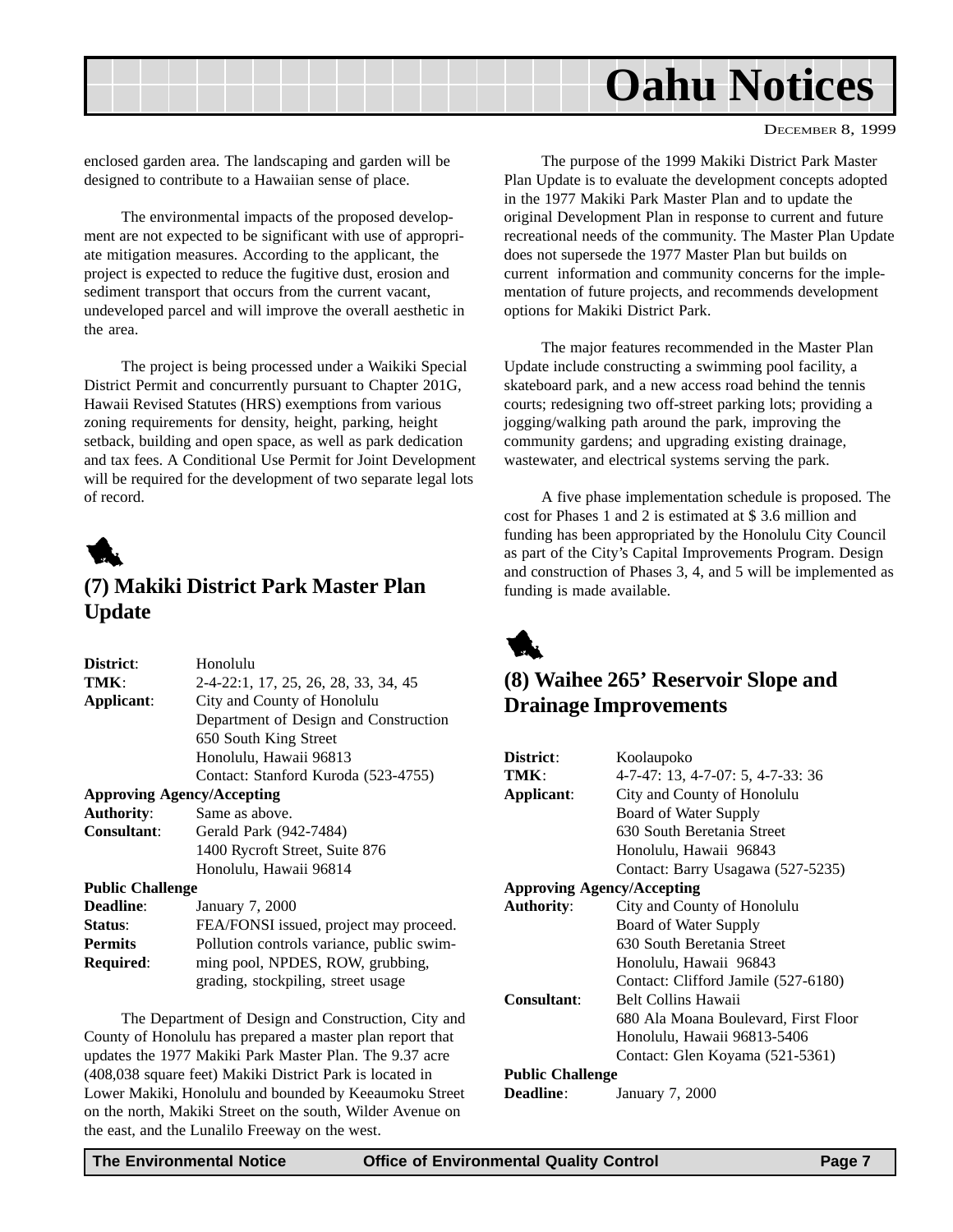## <span id="page-7-0"></span>**Oahu Notices**

DECEMBER 8, 1999

| <b>Status:</b>   | FEA/FONSI issued, project may proceed. |
|------------------|----------------------------------------|
| <b>Permits</b>   |                                        |
| <b>Required:</b> | CDUA, grading                          |

The City and County of Honolulu Board of Water Supply (BWS) proposes to improve the cut slope and drainage system at its Waihee 265 Reservoir in Waihee, Oahu. The 1.4-acre site, located on Puu Kolo Ridge between Waihee and Kaalaea Valleys, is at the 245-foot elevation approximately 4,000 feet from Kamehameha Highway and the shoreline. The Tax Map Key (TMK) for the site is 4-7-47:13. With the proposed improvements, two adjacent parcels, identified as TMK 4-7-07:5 and TMK 4-7-33:36, will also be involved with the project.

The BWS is proposing to stabilize the cut slope and minimize the potential of erosion and land slippage by reducing the gradient on the bank from 0.5:1 to 1:1. Stabilization will be further enhanced by the installation of an erosion control mat and planting of groundcover. On the north slope, an existing drainage bench will be repaired and improved to create a grassed swale. A new drainage system, designed to replace an existing drainage course will be installed.

Construction is preliminarily scheduled to begin in early 2000 and be completed approximately six months after construction commences.

## **Environmental Impact Statement Preparation Notices**



#### **(9) Waimanalo Gulch Sanitary Landfill Expansion (Supplemental)**

| District:                         | Ewa                                   |
|-----------------------------------|---------------------------------------|
| TMK:                              | $9-2-03:72$ and 73                    |
| Applicant:                        | City and County of Honolulu           |
|                                   | Department of Environmental Services  |
|                                   | 650 South King Street, 3rd Floor      |
|                                   | Honolulu, Hawaii 96813                |
|                                   | Contact: Frank Doyle (527-5358)       |
| <b>Approving Agency/Accepting</b> |                                       |
| <b>Authority:</b>                 | City and County of Honolulu           |
|                                   | Department of Planning and Permitting |
|                                   | 650 South King Street                 |
|                                   | Honolulu, Hawaii 96813                |

| Consultant:           | R.M. Towill Corporation<br>420 Waiakamilo Road, Suite 411                          |
|-----------------------|------------------------------------------------------------------------------------|
|                       | Honolulu, Hawaii 96817<br>Contact: Brian Takeda (842-1133)                         |
| <b>Public Comment</b> |                                                                                    |
| <b>Deadline:</b>      | January 7, 2000                                                                    |
| Status:               | EISPN First Notice pending public com-                                             |
|                       | ment. Address comments to the applicant<br>with copies to the consultant and OEQC. |
| <b>Permits</b>        |                                                                                    |
| <b>Required:</b>      | <b>SUP, CUP, NPDES</b>                                                             |

Waimanalo Gulch Sanitary Landfill is located near Kahe Point in Leeward Oahu just before the HECO Power Plant. The landfill site is owned by the City and County of Honolulu, and under jurisdiction of the Department of Environmental Services (ENV). The landfill is operated on behalf of ENV, by Waste Management of Hawaii, Inc.

The landfill occupies a total area of approximately 200 acres. ENV and Waste Management of Hawaii, Inc., propose to expand the existing landfill footprint from 86.5 acres, to an additional 60.5 acres (147 total acres used within the  $\pm 200$ acre landfill property site) to provide future space within the existing landfill property.

The proposed expansion of the landfill is expected to accommodate a portion of the 1,017,367 tons of solid waste requiring disposal on Oahu each year. This document will evaluate the additional environmental, social and economic impacts of the proposed expansion on the existing Waimanalo Gulch Sanitary Landfill and surrounding region. ENV and Waste Management of Hawaii, Inc., proposes to expand the existing landfilling area by approximately 60.5 acres in order to provide space to maintain projected schedules to the year 2017.

A prior Revised Environmental Impact Statement (EIS) was prepared in 1984 for use of the Waimanalo Gulch Sanitary Landfill site based on use of City and County of Honolulu land and funds for development, in accordance with Chapter 200, Title 11, Hawaii Administrative Rules (HAR), and Chapter 343, Hawaii Revised Statutes (HRS).

This Supplemental Environmental Impact Statement Preparation Notice (SEISPN), addresses the potential for environmental impacts associated with expansion of the existing landfill footprint. The purpose of this SEISPN is to inform interested parties of the proposed project and to seek public input on subject areas which should be addressed in the forthcoming Draft SEIS.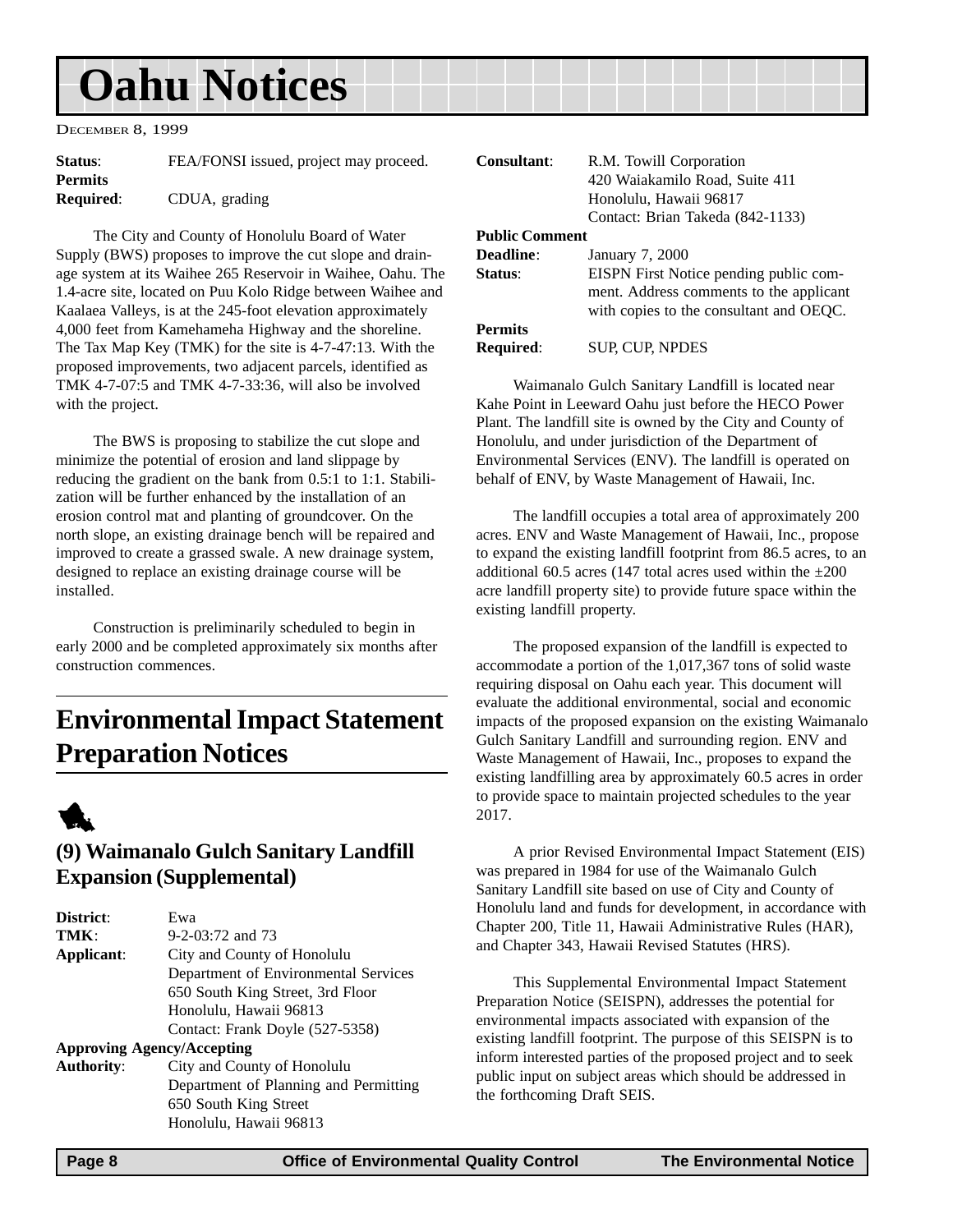## **Oahu Notices**

DECEMBER 8, 1999

## <span id="page-8-0"></span>**Previously Published Projects Pending Public Comments**

#### **Draft Environmental Assessments**

#### 1 **Elepaio & Ulili Streets Drain Outlet Improvements**

**Applicant**: City and County of Honolulu Department of Design and Construction 650 South King Street, 2nd Floor Honolulu, Hawaii 96813 Contact: Tyler Sugihara (523-4564) **Approving Agency/Accepting Authority**: Same as above.

#### **Public Comment**

**Deadline**: December 23, 1999

#### **Draft Environmental Impact Statements**

#### 1 **Kailua-Kaneohe-Kahaluu Facilities Plan**

**Applicant**: City and County of Honolulu Department Design and Construction 650 South King Street Honolulu, Hawaii 96813 Contact: Carl Arakaki (523-4671) and City and County of Honolulu Department of Environmental Services 650 South King Street Honolulu, Hawaii 96813 Contact: Kenneth Sprague (527-6663)

#### **Approving Agency/Accepting**

**Authority**: City and County of Honolulu Department of Planning and Permitting 650 South King Street Honolulu, Hawaii 96813 Contact: Jan Sullivan (523-4432)

#### **Public Comment**

**Deadline**: December 23, 1999

#### **Final Environmental Impact Statements**

#### 1 **Oahu Commercial Harbors 2020 Master Plan**

| Applicant:        | Department of Transportation                |
|-------------------|---------------------------------------------|
|                   | <b>Harbors Division</b>                     |
|                   | 79 S. Nimitz Highway                        |
|                   | Honolulu, Hawaii 96813                      |
|                   | Contact: Glenn Soma (587-2503)              |
|                   | <b>Approving Agency/Accepting</b>           |
| <b>Authority:</b> | Governor, State of Hawaii                   |
|                   | c/o Office of Environmental Quality Control |
|                   | 235 South Beretania Street, Suite 702       |
|                   | Honolulu, Hawaii 96813                      |
| Status:           | FEIS currently being reviewed by OEQC.      |

## **Withdrawal**

### **Keola Elderly Housing Project**

The Keola Elderly Housing draft EA, published in the July 23, 1999 *Environmental Notice* was withdrawn by the Department of Land and Natural Resources on November 23, 1999. The applicant was Network Enterprises, Inc.

1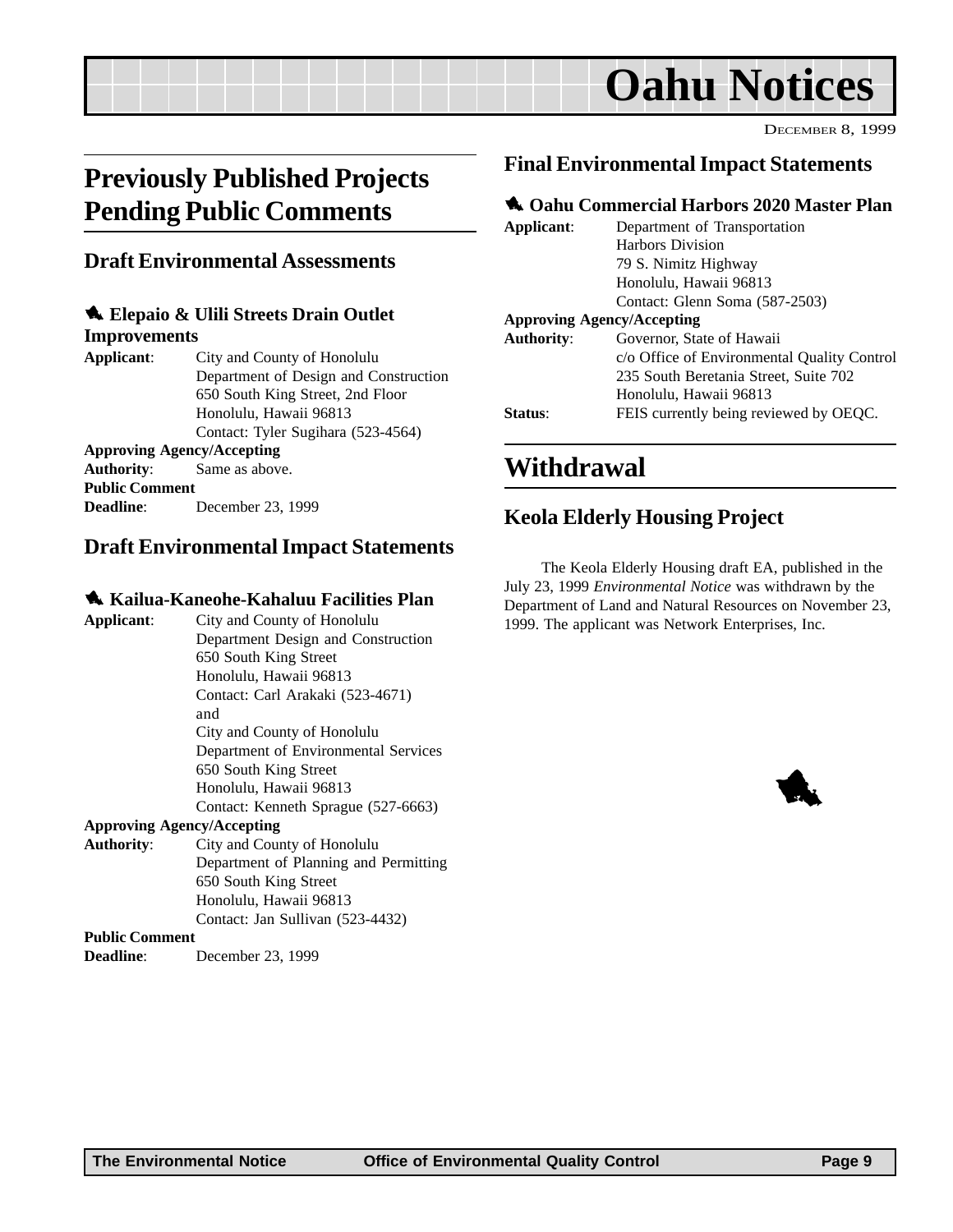## <span id="page-9-0"></span>**Maui Notices**

DECEMBER 8, 1999

### **Draft Environmental Assessments**

### $\blacklozenge$ **(1) Puunene Airfield**

| District:             | Wailuku                                     |
|-----------------------|---------------------------------------------|
| TMK:                  | 3-8-008:por. 1                              |
| Applicant:            | Parsons-UXB Joint Venture                   |
|                       | 220 Kaho'olawe Ave., Bldg. 371 A            |
|                       | Pearl Harbor, Hawaii 96860-4903             |
|                       | Contact: Tom McCabe (471-4303 x 258)        |
|                       | <b>Approving Agency/Accepting</b>           |
| <b>Authority:</b>     | Department of Land and Natural Resources    |
|                       | Division of Land Management                 |
|                       | P.O. Box 621                                |
|                       | Honolulu, Hawaii 96809                      |
|                       | Contact: Dean Uchida (587-0446)             |
| <b>Consultant:</b>    | Chris Hart & Partners                       |
|                       | 1955 Main Street, Suite 200                 |
|                       | Wailuku HI 96793                            |
|                       | Contact: Rory Frampton (242-1955)           |
| <b>Public Comment</b> |                                             |
| <b>Deadline:</b>      | January 7, 2000                             |
| Status:               | DEA First Notice pending public comment.    |
|                       | Address comments to the applicant with      |
|                       | copies to the approving agency or accepting |
|                       | authority, the consultant and OEQC.         |
| <b>Permits</b>        |                                             |
| Required:             | Right of entry                              |

Parsons-UXB Joint Venture (Parsons-UXB) is proposing the establishment of a heliport staging area at Pu'unene Airfield in Pu'unene, Maui, Hawaii. The proposed staging area is in support of the Kaho'olawe Unexploded Ordinance (UXO) Clearance Project.

The subject property is located in Central Maui at the site of the Pu'unene Airfield, approximately 6 road miles from Kahului and 2 road miles from Kihei. The Pu'unene Airport Area encompasses 1,875 acres of State-owned lands. The proposed 5-acre site is located towards the southerly end of Runway No. 19, an area that is level and paved, and approximately 200 feet east of Mokulele Highway.

Parsons-UXB was selected by the Pacific Division, Naval Facilities Engineering Command to manage and

implement the clearance and restoration work. Pacific Helicopter Tours, Inc. (PHTI) is the Primary Air Transport Subcontractor. PHTI currently transports approximately 220 personnel to and from Kaho'olawe. It is anticipated that this number will increase to 350 during the year 2000. Normally, mobilization occurs Monday through Thursday between 6:00 to 8:00 AM and extraction between 4:00 to 6:00 PM. There will be some off-cycle flights during the middle of the day and possibly on Friday, Saturday and Sunday. Parking of approximately 180 to 300 vehicles is expected. Use of the facility will be required until November 2003.

Current operations are taking place at Kahului Heliport, however concerns over ramp congestion and parking shortages has led the State Department of Transportation, Airports Division, to request that PHTI relocate its helicopter operation to an alternative site.

The proposed action will alleviate the congestion problem at Kahului Heliport, and result is a safer, more cost effective, and convenient transportation service to and from Kaho'olawe. The proposed action should reduce flight exposure and risks to passengers, cut 50% of the current passenger travel time, reduce FAA Flight Air Traffic Controller necessity, and eliminate a projected 30% of the current flight demand.

**1**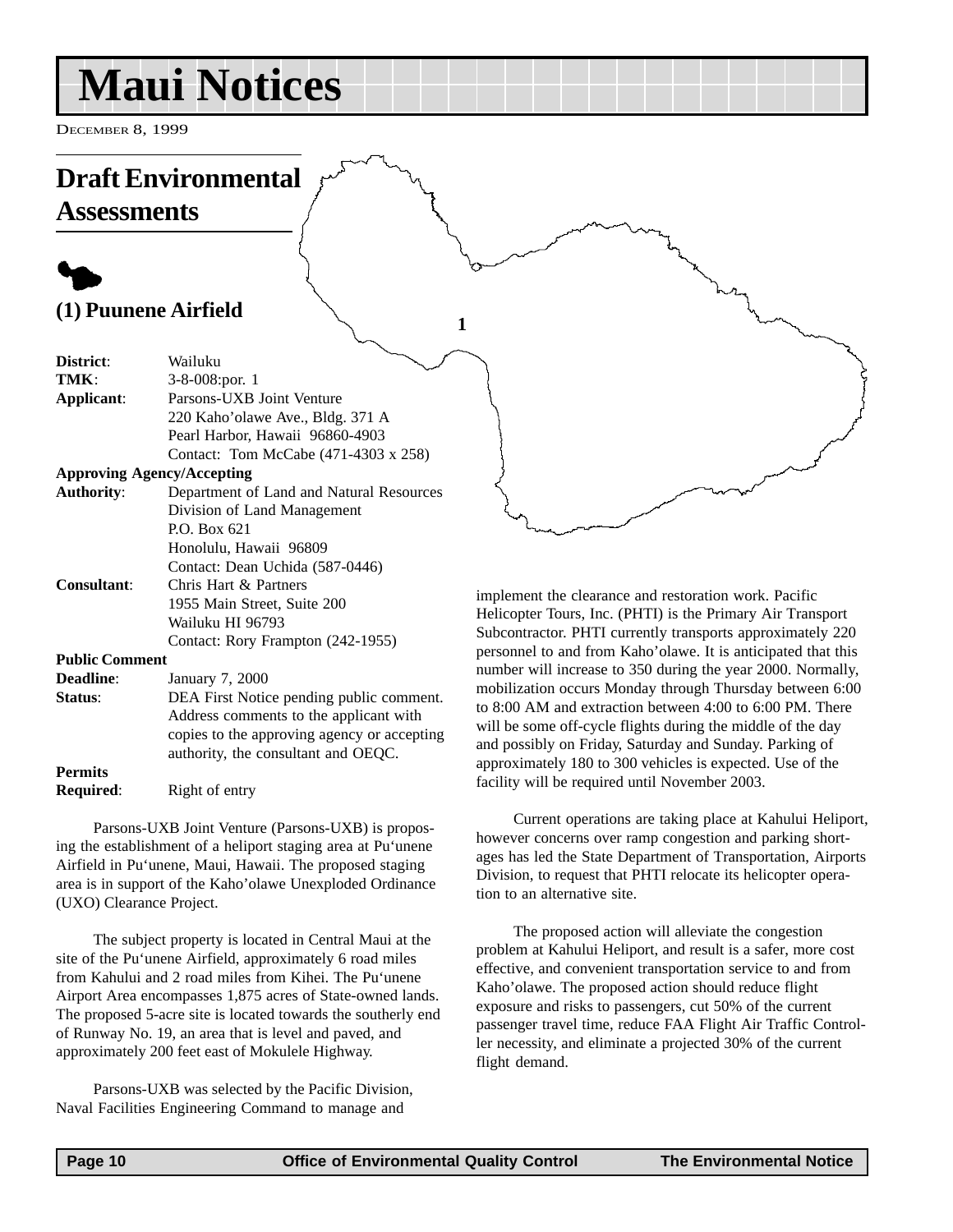

<span id="page-10-0"></span>The proposed action will not require any significant alterations to the existing airfield/heliport facilities at Pu'unene. The project is not anticipated to have any adverse impacts upon any existing environmental features such as flora and fauna, topography, soils, or air quality, and will not impact socio-economic conditions or public services. The project is not anticipated to have an impact upon archaeological or historical features. The project will impact noise levels in the immediate vicinity of the site, but only during limited periods, and will not significantly impact more distant residential communities in North Kihei and Central Maui.

Appropriate mitigation measures have been identified and will be implemented to mitigate the potential hazard to vehicles ingressing and egressing into the project site from Mokulele Highway.

The proposed project is not anticipated to have any significant environmental impacts and it is anticipated that a "Finding of No Significant Impact" (FONSI) will be made by the State Department of Land and Natural Resources (DLNR).

## **Maui County Previously Published Projects Pending Public Comments**

#### **Draft Environmental Assessments**

#### 3 **Waikamoi Preserve Natural Area Partnership (Maui) Applicant**: Department of Land and Natural Resources Division of Forestry and Wildlife 1151 Punchbowl Street Room 325

|            | 1191 I GIRIDOWI BUCCI ROOM 929           |
|------------|------------------------------------------|
|            | Honolulu, HI 96813                       |
|            | and                                      |
|            | The Nature Conservancy of Hawaii         |
|            | 1116 Smith Street                        |
|            | Honolulu, HI 96817                       |
|            | Contact: Betsy Gagne 9587-0063)          |
|            | <b>Approving Agency/Accepting</b>        |
| Authority: | Department of Land and Natural Resources |
|            | Division of Forestry and Wildlife        |
|            | 1151 Punchbowl Street Room 325           |
|            | Honolulu, HI 96813                       |
|            | Contact: Betsy Gagne (587-0063)          |
|            |                                          |

#### **Public Comment**

#### **Deadline**: December 23, 1999

#### 2 **Kamakou Preserve Natural Area Partnership (Molokai)**

| Applicant:                        | Department of Land and Natural Resources |
|-----------------------------------|------------------------------------------|
|                                   | Division of Forestry and Wildlife        |
|                                   | 1151 Punchbowl Street Room 325           |
|                                   | Honolulu, HI 96813                       |
|                                   | and                                      |
|                                   | The Nature Conservancy of Hawaii         |
|                                   | 1116 Smith Street                        |
|                                   | Honolulu, HI 96817                       |
|                                   | Contact: Betsy Gagne (587-0063)          |
| <b>Approving Agency/Accepting</b> |                                          |
| <b>Authority:</b>                 | Department of Land and Natural Resources |
|                                   | Division of Forestry and Wildlife        |
|                                   | 1151 Punchbowl Street Room 325           |
|                                   | Honolulu, HI 96813                       |
|                                   | Contact: Betsy Gagne (587-0063)          |
| <b>Public Comment</b>             |                                          |
| <b>Deadline:</b>                  | December 23, 1999                        |

## 2 **Mo'omomi Preserve Natural Area**

### **Partnership (Molokai)**

| Applicant: | Department of Land and Natural Resources |
|------------|------------------------------------------|
|            | Division of Forestry and Wildlife        |
|            | 1151 Punchbowl Street Room 325           |
|            | Honolulu, HI 96813                       |
|            | and                                      |
|            | The Nature Conservancy of Hawaii         |
|            | 1116 Smith Street                        |
|            | Honolulu, HI 96817                       |
|            | Contact: Betsy Gagne (587-0063)          |
|            | <b>Approving Agency/Accepting</b>        |
| Authority: | Department of Land and Natural Resources |

Division of Forestry and Wildlife 1151 Punchbowl Street Room 325

Honolulu, HI 96813 Contact: Betsy Gagne (587-0063)

**Public Comment**

**Deadline**: December 23, 1999

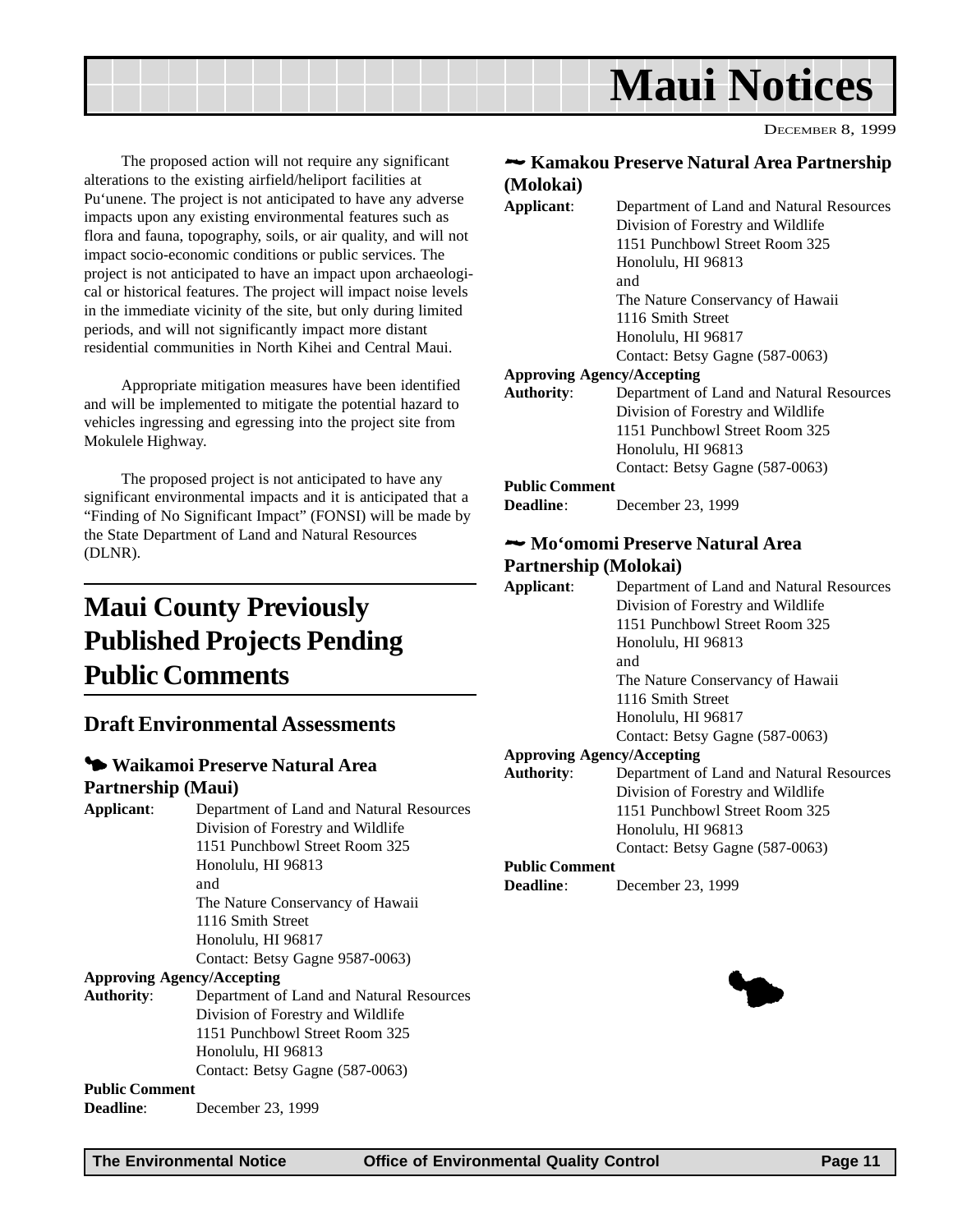## <span id="page-11-0"></span>**Hawaii Notices**

DECEMBER 8, 1999

## **Final Environmental Assessments/Findings of No Significant Impacts (FONSI)**

## $\blacktriangleright$

### **(1) Ka'ie'ie Mauka Well**

| District:                                                                                                                                                                                                                                                                                                   | South Hilo                               |
|-------------------------------------------------------------------------------------------------------------------------------------------------------------------------------------------------------------------------------------------------------------------------------------------------------------|------------------------------------------|
| TMK:                                                                                                                                                                                                                                                                                                        | 2-7-02: Portion 3                        |
| Applicant:                                                                                                                                                                                                                                                                                                  | County of Hawaii                         |
|                                                                                                                                                                                                                                                                                                             | Department of Water Supply               |
|                                                                                                                                                                                                                                                                                                             | 25 Aupuni Street                         |
|                                                                                                                                                                                                                                                                                                             | Hilo, Hawai'i 96720                      |
|                                                                                                                                                                                                                                                                                                             | Contact: Glenn Ahuna (961-8665)          |
|                                                                                                                                                                                                                                                                                                             | <b>Approving Agency/Accepting</b>        |
| <b>Authority:</b>                                                                                                                                                                                                                                                                                           | County of Hawaii                         |
|                                                                                                                                                                                                                                                                                                             | <b>Planning Department</b>               |
|                                                                                                                                                                                                                                                                                                             | 25 Aupuni Street, Room 109               |
|                                                                                                                                                                                                                                                                                                             | Hilo, Hawai'i 96720                      |
|                                                                                                                                                                                                                                                                                                             | Contact: Virginia Goldstein (961-8288)   |
| <b>Consultant:</b>                                                                                                                                                                                                                                                                                          | Planning Solutions, Inc.                 |
|                                                                                                                                                                                                                                                                                                             | 1210 Auahi Street, Suite 221             |
|                                                                                                                                                                                                                                                                                                             | Honolulu, Hawaii 96814                   |
|                                                                                                                                                                                                                                                                                                             | Contact: Perry White or Kimi Mikami Yuen |
|                                                                                                                                                                                                                                                                                                             | $(593-1288)$                             |
| <b>Public Challenge</b>                                                                                                                                                                                                                                                                                     |                                          |
| <b>Deadline:</b>                                                                                                                                                                                                                                                                                            | <b>January 7, 2000</b>                   |
| $\mathbf{C}$ + $\mathbf{A}$ + $\mathbf{A}$ + $\mathbf{A}$ + $\mathbf{A}$ + $\mathbf{A}$ + $\mathbf{A}$ + $\mathbf{A}$ + $\mathbf{A}$ + $\mathbf{A}$ + $\mathbf{A}$ + $\mathbf{A}$ + $\mathbf{A}$ + $\mathbf{A}$ + $\mathbf{A}$ + $\mathbf{A}$ + $\mathbf{A}$ + $\mathbf{A}$ + $\mathbf{A}$ + $\mathbf{A}$ + |                                          |

| Status:          | FEA/FONSI issued, project may proceed.     |
|------------------|--------------------------------------------|
| <b>Permits</b>   | Building, grading, well construction, pump |
| <b>Required:</b> | installation, construction noise variance, |
|                  | certification of well drinking water use   |

The Department of Water Supply proposes to construct a well, control building, and 0.05-MG storage tank on a site adjacent to the existing 0.02-MG Ka'ie'ie Mauka Reservoir. The site is located in the Ka'ie'ie Mauka area, roughly 2.5 miles inland of Papa'ikou in the South Hilo District. The proposed facilities are similar to existing DWS structures, which will be removed once the proposed facilities are constructed. Electrical power and telecommunications for the proposed facilities will be drawn from short extensions of existing overhead lines along Ka'ie'ie Homestead Road. The proposed well will be drilled, tested, and outfitted. It will be connected to the existing reservoir until the proposed 0.05- MG reservoir is completed. A single-story, 437 square-foot control building will be constructed north of the proposed

**1 2**

well to house the motor control center and other electrical equipment needed to start and stop the well pump. Water from the well will be used initially as a substitute for water from the Papa'ikou Spring Source, which recent changes in the State Department of Health's Surface Water Treatment Rule (SWTR) will make too expensive.

## $\blacktriangleright$

**3**

### **(2) Kulani Correctional Facility Water System Improvements**

| District:                         | South Hilo                           |
|-----------------------------------|--------------------------------------|
| TMK:                              | $2 - 4 - 8:09$                       |
| Applicant:                        | Department of Accounting and General |
|                                   | <b>Services</b>                      |
|                                   | 1151 Punchbowl Street                |
|                                   | Honolulu, Hawaii 96813               |
|                                   | Contact: David Chung (586-0464)      |
| <b>Approving Agency/Accepting</b> |                                      |
| <b>Authority:</b>                 | Same as above.                       |
| Consultant:                       | Fujita & Associates, Inc.            |
|                                   | 765 Amana Street, Suite 201          |
|                                   | Honolulu, Hawaii 96814               |
|                                   | Contact: Edwin Maruyama (944-9633)   |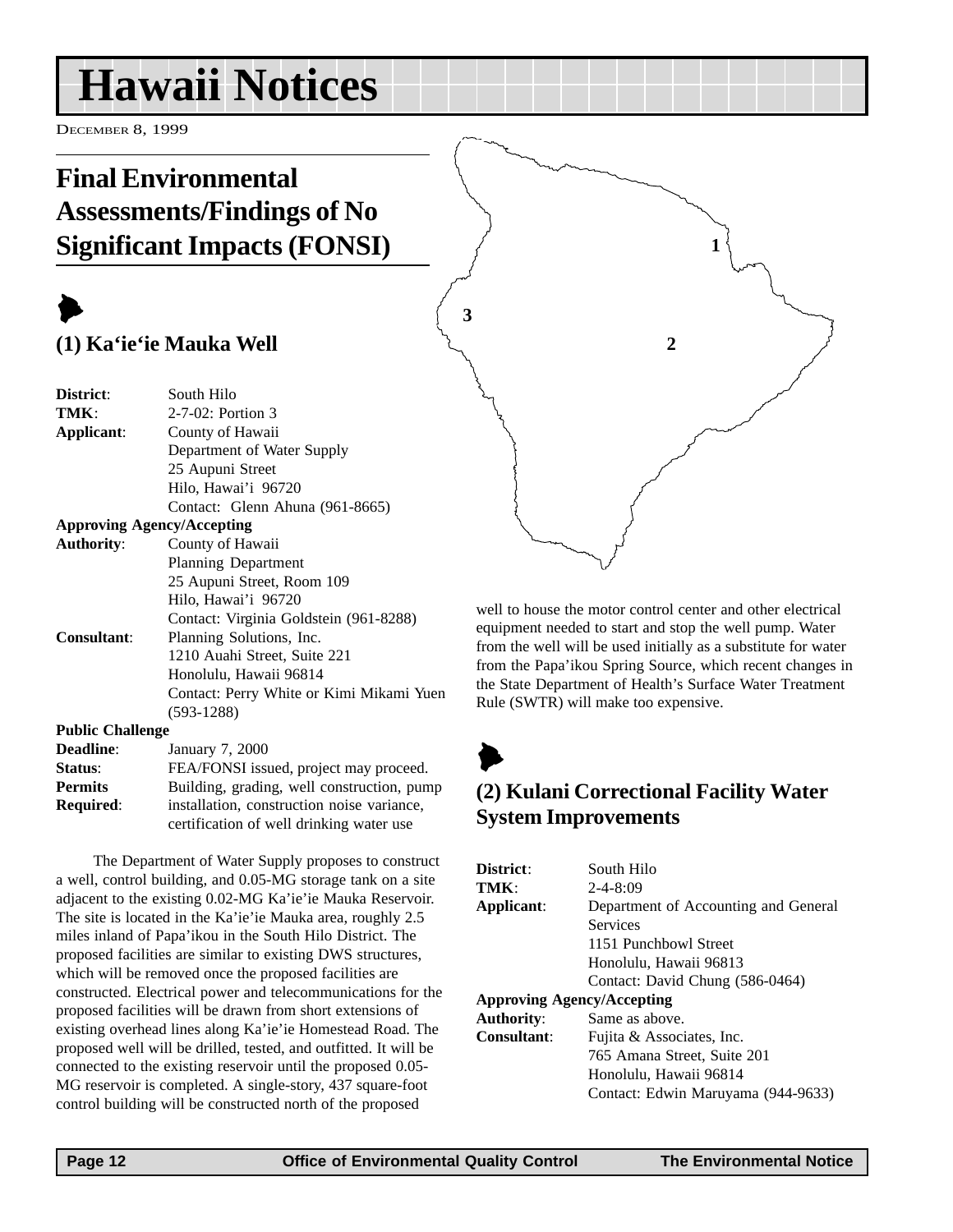<span id="page-12-0"></span>

#### **Public Challenge**

| <b>Deadline:</b> | January 7, 2000                        |
|------------------|----------------------------------------|
| Status:          | FEA/FONSI issued, project may proceed. |
| <b>Permits</b>   |                                        |
| <b>Required:</b> | <b>CDUP</b>                            |

The State of Hawaii, Department of Public Safety operates the Kulani Correctional Facility (KCF), a low security facility, which is located on the windward slopes of Mauna Loa on the island of Hawaii. KCF is located in the South Hilo District approximately 20 miles from Hilo where South Hilo meets the Puna and Kau Districts. The project site is located within State Conservation land in the General subzone.

KCF is situated within the Upper Waiakea Forest Reserve at an elevation close to 5,180 feet above mean sea level. Because of its remote location, KCF is not serviced by the County of Hawaii's Department of Water Supply. Instead, KCF relies on diversion and catchment systems for its water supply.

In 1991, a report was completed by Barrett Consulting Group to study and analyze the existing water system and to recommend improvements to accommodate future needs. One of the recommended improvements included a new 500,000 gallon glass coated steel reservoir.

In accordance with Barrett's report, the Department of Public Safety through the Department of Accounting and General Services is proposing to construct a new 600,000 gallon steel reservoir and needed appurtenances. In addition, a "Hypalon" cover will be installed over the existing open reservoir. No improvements to the treatment plant or to the main transmission system are proposed.

The new 600,000-gallon reservoir will be located near an existing 300,000-gallon reservoir. Together, they will yield a total finished water storage capacity of approximately 0.9 million gallons (mg). The increase in storage capacity should decrease the amount of water hauled to the facility and will also increase reliability of service during a fire. The new "Hypalon" cover will also help to provide additional water by decreasing evaporation. In addition, the cover will help to keep unwanted animals and particulates from getting into the raw water reservoir.

## **Environmental Impact Statement Preparation Notices**

### $\blacktriangleright$ **(3) University of Hawaii Center at West Hawaii**

| District:                         | North Kona                                  |
|-----------------------------------|---------------------------------------------|
| TMK:                              | 7-3-10:33 (portion)                         |
| Applicant:                        | University of Hawaii                        |
|                                   | Facilities Planning Office for Community    |
|                                   | Colleges                                    |
|                                   | 4303 Diamond Head Road                      |
|                                   | Manele Bldg., Room 103                      |
|                                   | Honolulu, Hawaii 96816                      |
|                                   | Contact: Maynard Young (734-9771)           |
| <b>Approving Agency/Accepting</b> |                                             |
| <b>Authority:</b>                 | Governor, State of Hawaii                   |
|                                   | c/o Office of Environmental Quality Control |
|                                   | 235 South Beretania Street, Suite 702       |
|                                   | Honolulu, Hawaii 96813                      |
| Consultant:                       | Wil Chee Planning, Inc.                     |
|                                   | 1400 Rycroft Street, Suite 928              |
|                                   | Honolulu, Hawaii 96814                      |
|                                   | Contact: Richard McGerrow (955-6088)        |
| <b>Public Comment</b>             |                                             |
| Deadline:                         | <b>January 7, 2000</b>                      |
| Status:                           | EISPN First Notice pending public com-      |
|                                   | ment. Address comments to the applicant     |
|                                   | with copies to the approving agency or      |
|                                   | accepting authority, the consultant and     |
|                                   | OEQC.                                       |
| <b>Permits</b>                    |                                             |
| Required:                         | Use, grading, construction, UIC             |
|                                   |                                             |

The action or subject of this EIS is the creation of a permanent physical facility for higher education in the western part of the island of Hawai'i. The facility is known as the University of Hawai'i Center at West Hawai'i (UHCWH). The proposed action discussed in this document is based on the Long Range Development Plan (LRDP) for UHCWH.

The University of Hawai'i's presence in West Hawai'i began in 1971 when courses were offered through the University of Hawai'i at Hilo. The rapid growth of the region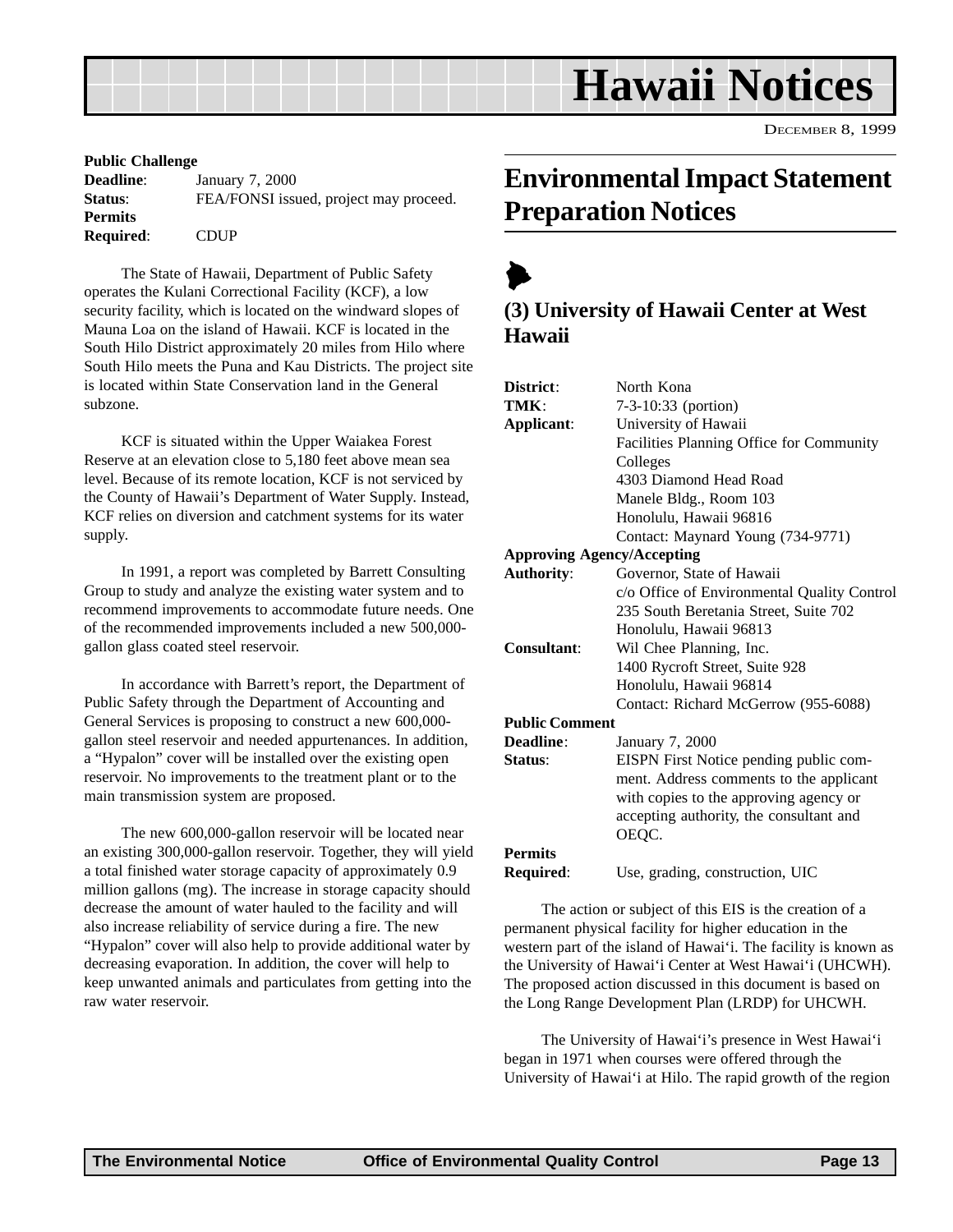## <span id="page-13-0"></span>**Hawaii Notices**

DECEMBER 8, 1999

and continuing demand for higher education resulted in the establishment of UHCWH in 1996. Since July 1, 1998, UHCWH has become the responsibility of Hawai'i Community College in Hilo (HawCC) and is temporarily housed in a shopping center in Kealakekua. Since the present location allows no room for growth, the University's Board of Regents (BOR), after a detailed site selection study, chose the 500-acre State owned parcel at Kalaoa as the site of a permanent facility for higher education. UHCWH will be situated in the southwestern corner of this 500-acre parcel and will cover approximately 30 acres of land. The site is located approximately 3 miles east of Kona International Airport and is accessible via Queen Kaahumanu Highway and Kaimi Nani Drive. This location consists of lava lands never before developed for modern use.

West Hawai'i is the only remaining major geographic area and population center in the Hawaiian Islands that does not have a permanent facility for higher education. Thus, the University of Hawai'i Community Colleges has made the planning, design and construction of the new University Center at Kalaoa a priority. UHCWH differs from other campuses in the UH system, in that it serves as a vehicle for delivering programs and services from all parts of the University system. Degrees are conferred by other campuses (UH Hilo, HawCC, UH Manoa, etc.) which provide educational programs and courses to the center. This multiprogram approach from distant sources is made possible by the use of distance education technology such as the internet and the Hawai'i Interactive Television System (HITS). UHCWH is intended to be a commuter school and will not contain dormitories, faculty housing, or athletic facilities. UHCWH is planned for an ultimate student population of 1500.

## **Previously Published Projects Pending Public Comments**

#### **Draft Environmental Assessments**

#### 6 **Zivalic Single-Family Home**

**Applicant**: Paul Zivalic c/o Gregory R. Mooers P.O. Box 1101 Kamuela, Hawaii 96743 Contact: Gregory Mooers (885-6839)

#### **Approving Agency/Accepting**

| <b>Authority:</b>     | Department of Land and Natural Resources |
|-----------------------|------------------------------------------|
|                       | P.O. Box 621                             |
|                       | Honolulu, Hawaii 96809                   |
|                       | Contact: Ed Henry (587-0380)             |
| <b>Public Comment</b> |                                          |
| <b>Deadline:</b>      | December 23, 1999                        |

### **Final Environmental Impact Statements**

#### 6 **Saddle Road Improvement**

| Department of Transportation                |
|---------------------------------------------|
| <b>Highways Division</b>                    |
| 869 Punchbowl Street                        |
| Honolulu, Hawaii 96813                      |
| Contact: Kenneth Au (587-1843)              |
| <b>Approving Agency/Accepting</b>           |
| Governor, State of Hawaii                   |
| c/o Office of Environmental Quality Control |
| 235 South Beretania Street, Suite 702       |
| Honolulu, Hawaii 96813                      |
| FEIS currently being reviewed by OEQC.      |
|                                             |

### **Acceptance Notices**

#### **Final Environmental Impact Statement**

#### 6 **Mamalahoa Highway Bypass Road**

| Applicant:                        | 1250 Oceanside Partners dba               |
|-----------------------------------|-------------------------------------------|
|                                   | Oceanside 1250                            |
|                                   | 78-6831 Ali'i Drive, Suite #K-15          |
|                                   | Kailua-Kona, Hawaii 96740                 |
|                                   | Contact: Mr. Robert Stuit (324-1500)      |
| <b>Approving Agency/Accepting</b> |                                           |
| <b>Authority:</b>                 | County of Hawaii                          |
|                                   | Department of Public Works                |
|                                   | 25 Aupuni Street, Suite 202               |
|                                   | Hilo, Hawaii 96720                        |
|                                   | Contact: Jiro Sumada (961-8321)/Tom Pack  |
|                                   | $(327 - 3530)$                            |
| <b>Status:</b>                    | FEIS accepted on November 15, 1999 by     |
|                                   | the Department of Public Works, County of |
|                                   | Hawaii.                                   |
|                                   |                                           |

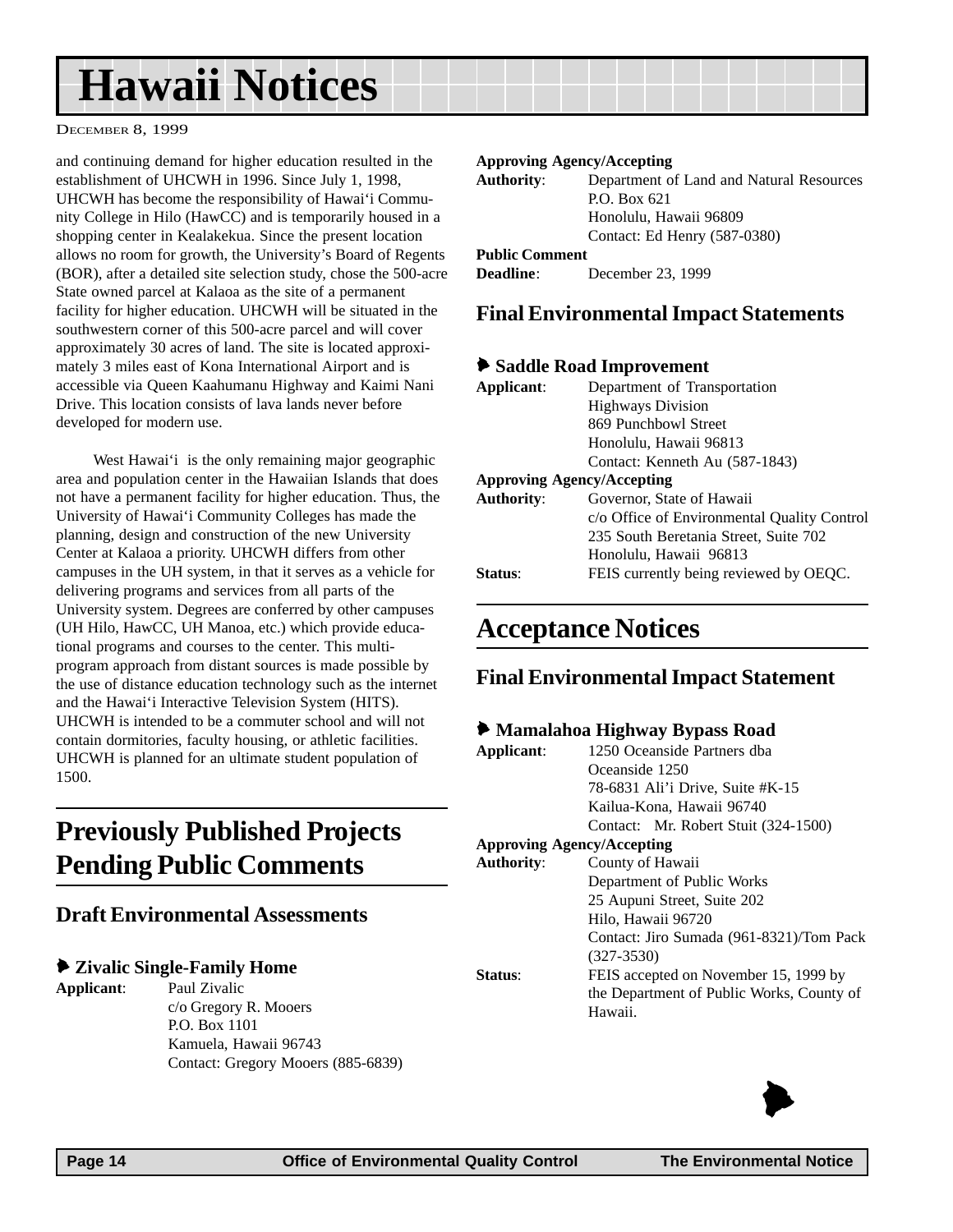## **Kauai Notices**

DECEMBER 8, 1999

**1**

## <span id="page-14-0"></span>**Final Environmental Assessments/Findings of No Significant Impacts (FONSI)**

## $\bullet$

#### **(1) Puhi Wells, No. 1 Modifications and No. 5A & 5B Pumps & Controls**

| District:                         | Lihue                                             |
|-----------------------------------|---------------------------------------------------|
| TMK:                              | $3-4-05:10$ , 14; $3-4-07:por.$ 03; $3-4-07:por.$ |
|                                   | 06                                                |
| Applicant:                        | County of Kauai, Department of Water              |
|                                   | P.O. Box 1706                                     |
|                                   | Lihue, Hawaii 96766                               |
|                                   | Contact: William Eddy (245-5412)                  |
| <b>Approving Agency/Accepting</b> |                                                   |
| <b>Authority:</b>                 | Same as above.                                    |
| Consultant:                       | Sato & Associates, Inc.                           |
|                                   | 2046 South King Street                            |
|                                   | Honolulu, Hawaii 96826                            |
|                                   | Contact: Clifford Arakawa (955-4441)              |
| <b>Public Challenge</b>           |                                                   |
| Deadline:                         | January 7, 2000                                   |
| Status:                           | FEA/FONSI issued, project may proceed.            |
| <b>Permits</b>                    | Water use, pump installation, NPDES,              |
| <b>Required:</b>                  | building                                          |
|                                   |                                                   |

The proposed action involves the installation of two (2) deepwell pumps, modification of an existing deepwell pump and installation of a radio control system. The work will be done on four separate sites within the Puhi area, Lihue District, on the Island of Kauai. Improvements will include deepwell pumping units, piping, control building, asphaltic concrete paving and related electrical work. All of the sites are fully developed and secured by chain link fencing.

## **Previously Published Projects Pending Public Comments**

#### **Draft Environmental Assessments**

#### 7 **Batesole Forest Stewardship Project**

**Applicant**: Allan Batesole 2072 Shiloh Avenue Milpitas, California 95035

**Authority**: Department of Land and Natural Resources Division of Forestry and Wildlife 1151 Punchbowl Street, Room 325 Honolulu, Hawaii 96813 Contact: Nelson Ayers (587-4175) **Public Comment Deadline**: December 23, 1999 7 **Hanalei Bridge Repair Work**

**Approving Agency/Accepting**

| Applicant:                 | Department of Transportation      |
|----------------------------|-----------------------------------|
|                            | Highways Division, Kauai District |
|                            | 3060 Eiwa Street, Room 205        |
|                            | Lihue, Hawaii 96766               |
|                            | Contact: Steve Kyono (274-3111)   |
| Approving Agency/Accepting |                                   |
|                            | <b>Authority:</b> Same as above.  |
| <b>Public Comment</b>      |                                   |
| <b>Deadline</b> :          | December 23, 1999                 |
|                            |                                   |

#### **Draft Environmental Impact Statements**

#### 7 **Kapalawai Resort Applicant**: Destination Villages Kauai, LLC 4439 Via Abrigada Santa Barbara, CA 93110 Contact: Lewis Geyser (805-687-8788) **Approving Agency/Accepting Authority**: County of Kauai, Planning Department 4444 Rice Street, Suite 473 Lihue, Hawaii 96766 Contact: Keith Nitta (241-6677) **Public Comment**

**Deadline**: January 7, 2000

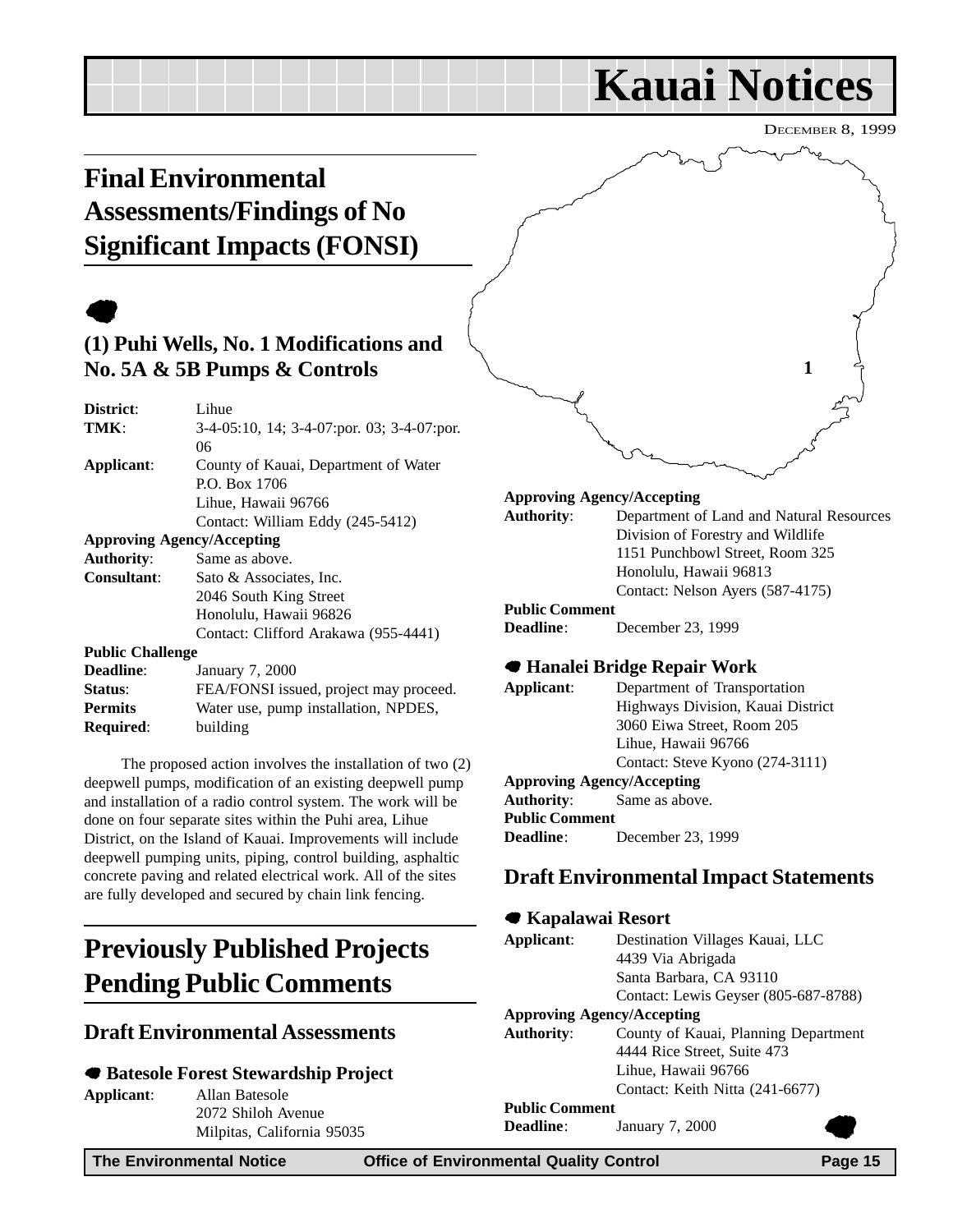## **Alien Species Permits**

DECEMBER 8, 1999

#### **Importation of Various Strains of Microorganisms**

Before most alien organisms can be brought into Hawaii they must receive a permit from the Board of agriculture. The application is first reviewed by experts in biology and heard in a public meeting of the Committee on Plants and Animals. To learn more about these permit applications, interested parties are encouraged to contact:

Plant Quarantine Branch Hawaii Department of Agriculture 701 Ilalo St. Honolulu, HI 96813 Phone: 586-0846

The following import applications are now being reviewed by the Hawaii Department of Agriculture.

**Title**: Request to 1) Review and Determine Currently Unlisted Bacteria and Virus for Future Placement on List of

Restricted Microorganisms (Part A); 2) Allow the Importation of Currently Unlisted Bacteria and Virus by Special Permit for Quality Control Tests by Certain Laboratories; 3) Establish Permit Conditions for the Importation of Unlisted Bacteria and Virus for Quality Control Tests by Certain Laboratories; 4) Allow the Importation of Various Bacteria on the List of Restricted Microorganisms (Part A) for Quality Control Tests by Certain Laboratories; and 5) Establish Permit Conditions for Various Bacteria on the Lists of Restricted Microorganisms (Part A and B) and on the List of Conditionally Approved Microorganisms for Quality Control Tests by Certain Laboratories

**Purpose:** The microorganisms are required for quality control of standardized tests for specific disease agents categorized by the federal government as bioterrorist agents.



## **Shoreline Notices**

#### **Shoreline Certification Applications**

Pursuant to § 13 -222-12, HAR the following shoreline certification applications are available for inspection at the DLNR District Land Offices on Kauai, Hawaii and Maui and at Room 220, 1151 Punchbowl St., Honolulu, Oahu (Tel: 587-0414). All comments shall be submitted in writing to the State Land Surveyor, 1151 Punchbowl Street, Room 210, Honolulu, HI 96813 and postmarked no later than fifteen (15) calendar days from the date of the public notice of the application.

| Case No. | Date<br>Received | Location                                                                                                                                                                          | Applicant                                                                            | Tax Map Key         |
|----------|------------------|-----------------------------------------------------------------------------------------------------------------------------------------------------------------------------------|--------------------------------------------------------------------------------------|---------------------|
| KA-143   | 11/22/99         | Parcel being portion of Ahupuaa of Makaweli R.<br>P. 4476, land Commission Award 7713, Apana 1<br>to Kamamalu at Mahkaweli, Waimea, Kauai,<br>Hawaii (Vacant - Kaumualii Highway) | Wagner Engineering Services, Inc., for<br>Bruce B. Robinson                          | $1-7-0015$ :<br>001 |
| MA-167   | 11/22/99         | Lot 216 (Map 31) Land Court Application 1804,<br>Honuaula, Maui, Hawaii (3400 Wailea Alanui<br>Drive)                                                                             | ControlPoint Surveying, Inc., for<br>Maui-Wailea 10 of Hawaii Ltd                    | $2 - 1 - 008:062$   |
| OA-752   | 11/22/99         | Lot 64 Land Court Application 979, at Kahaluu,<br>Koolaupoko, Oahu, Hawaii (47-079)<br>Kamehameha Highway, Kaneohe)                                                               | R. K. Sing, R.L.S. Surveying $&$<br>Mapping, Joseph N. and Kristin L.F.<br>Souza III | $4-7-019:049$       |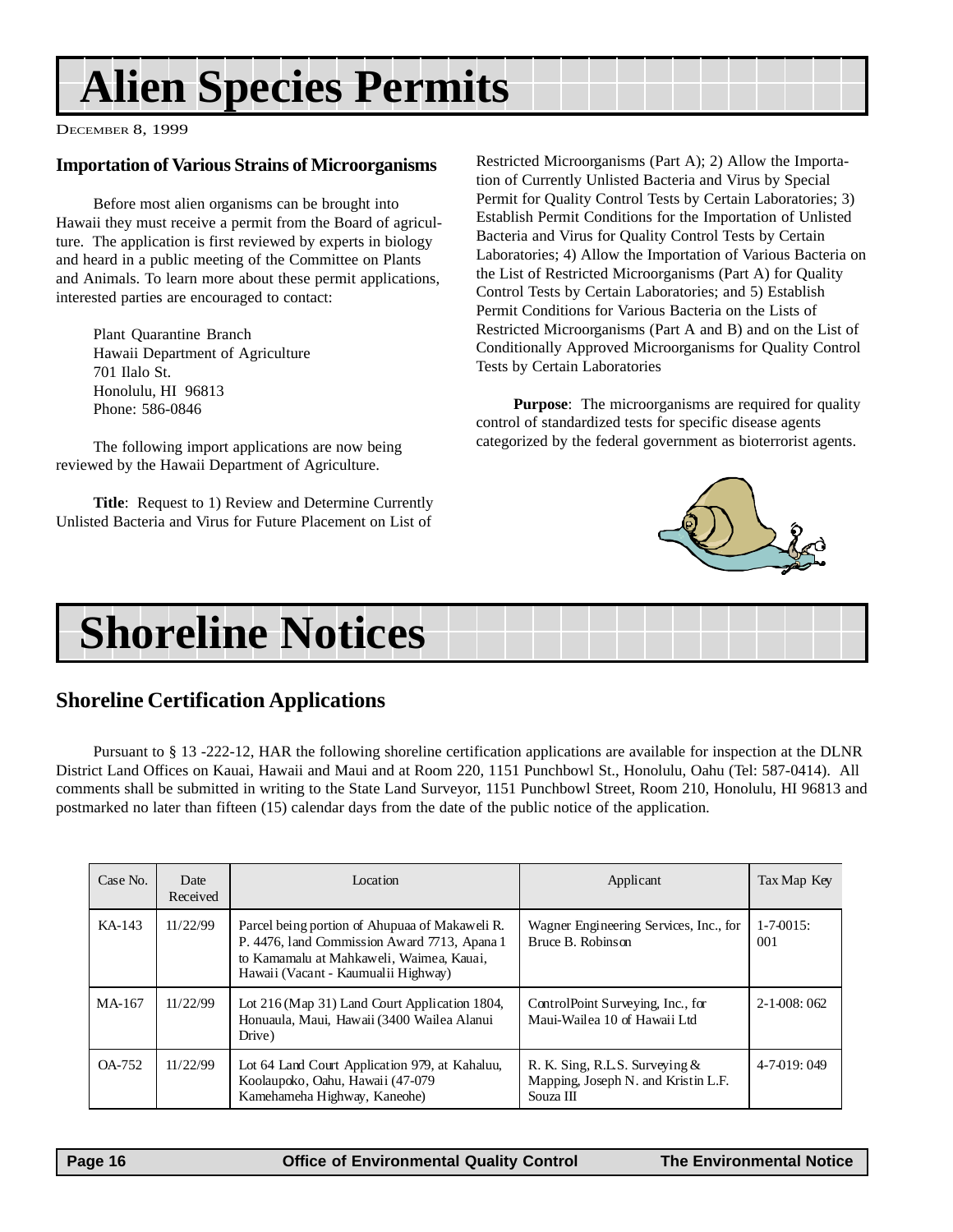## **Shoreline Notices**

DECEMBER 8, 1999

#### **Shoreline Certifications and Rejections**

Pursuant to §13-222-26, HAR the following shorelines have been certified or rejected by the DLNR. A person may appeal a certification or rejection to the BLNR, 1151 Punchbowl Street, Room 220, Honolulu, HI 96813, by requesting in writing a contested case hearing no later than twenty (20) calendar days from the date of public notice of certification or rejection.

| Case<br>No.   | Date<br>Cert/Rej      | Location                                                                                                                                                                                                             | Applicant                                                                                               | Tax Map Key                |
|---------------|-----------------------|----------------------------------------------------------------------------------------------------------------------------------------------------------------------------------------------------------------------|---------------------------------------------------------------------------------------------------------|----------------------------|
| MA-<br>046    | Certified<br>10/13/99 | Lot 3, Land Court Application 1744 (Map 2),<br>Kaanapali, Lahaina, Maui, Hawaii - Kaanapali<br>Beach Hotel (2325 Kaanapali Parkway)                                                                                  | R. Tanaka Engineers, Inc., for<br>Kaanapali Beach Hotel                                                 | 4-4-008:003                |
| MA-<br>217    | Certified<br>11/10/99 | Being portion of Land Commission Award 11216,<br>Apana 21 to Kekauonohi and Land Patent 8213,<br>Land Commission Award 6715 to Hoomanawanui<br>Palauea-Keauhou, Honuaula, Maui, Hawaii (<br>4580 Makena Road, Kihei) | Ronald M. Fukumoto Engineering,<br>Inc., for Hugh Farrington, AIA                                       |                            |
| OA-451        | Certified<br>11/24/99 | Lot 303, Land Court Application 1052, Makaha,<br>Waianae, Oahu (84-197 Makau Street)                                                                                                                                 | Walter P. Thompson, Inc., for Andrew<br>Dedrick                                                         | 8-4-010:001                |
| <b>OA-748</b> | Certified<br>11/24/99 | Lot 7-A of Waialae Beach Lots Section A at<br>Waialae-Nu, Honolulu, Hawaii (4711-E Kahala<br>Avenue)                                                                                                                 | ParEn, Inc., dba Park Engineering, for<br>B.P. Bishop Estate                                            | 3-5-006:020                |
| HA-216        | Certified<br>11/24/99 | Lot 51 of 49 Black Sand Beach (File Plan 2246)<br>at Anaehoomalu, South Kohala, Island of Hawaii<br>(49 Black Sand Beach - Honokaope Place)                                                                          | Hilo Engineering Inc. For Sea Cliff<br>Development (Bill D. Mills)                                      | 6-8-033:051                |
| KA-141        | Certified<br>11/24/99 | Ld $\alpha$ App 1166, being portion of the Ahupuaa of<br>Waipouli, R.P. 7373, LCAw 8559-B, Ap 2 to<br>Kuaiwa, LCAw 3622, Ap 2 to Kamaholelani at<br>Waipouli, Puna, Kauai (Vacant - Kuhio Highway)                   | Wagner Engineering Services, Inc., for<br>Niu Pia Farms, Ltd                                            | 4-3-008:001                |
| <b>OA-749</b> | Certified<br>11/24/99 | Lots 2-B, 3 and 4 of Land Court Application 739<br>as shown on Map 2, at Waikiki, Honolulu,<br>Hawaii (3101 Diamond Head Road)                                                                                       | Wesley T. Tengan Licensed<br>Professional Land Surveyor, for<br><b>Uemoto International Corporation</b> | 3-1-036:008                |
| HA-179        | Certified<br>11/24/99 | Lot 1 as shown on Map 1 of Land Court<br>Consolidation 129 at Kahua 1st, Kahua & Waika,<br>North Kohala, Hawaii (Vacant)                                                                                             | Wes Thomas Associates, for Kohala<br>Waterfront Joint Venture                                           | 5-9-001:006                |
| HA-219        | Certified<br>11/24/99 | Lot 47 as shown on Map 8 of Land Court<br>Application 1319 at Lanihau Iki, North Kona,<br>Hawaii (75-5572 Kona Bay Drive No. 14 Kailua-<br>Kona)                                                                     | Wes Thomas Associates, for Mark and<br>Patty Hansen)                                                    | 7-5-005: 014               |
| <b>OA-458</b> | Certified<br>11/24/99 | Ala Wai Canal and International Airport, Oahu,<br>Hawaii                                                                                                                                                             | R.M. Towill Corporation, for State of<br>Hawaii Dept of Transportation                                  | $1 - 1 - 003:005$          |
| OA-320        | Certified<br>11/24/99 | Portion of Ala Wai Boat Harbor at Kalia,<br>Waikiki, Oahu, Hawaii                                                                                                                                                    | R.M. Towill Corporation, for State of<br>Hawaii Dept of Transportation                                  | 2-3-037: Por.<br>012 & 019 |
| HA-217        | Certified<br>11/24/99 | Lot 515, Block 10, Ld Ct App 1053, as shown on<br>Map 65, Keaau, Puna, Hawaii (Vacant - Paradise<br>Ala Kai)                                                                                                         | The Independent Hawaii Surveyors,<br>for Morgan Miles Sweeney & Mary L.<br>Sweeney                      | 1-5-057:068                |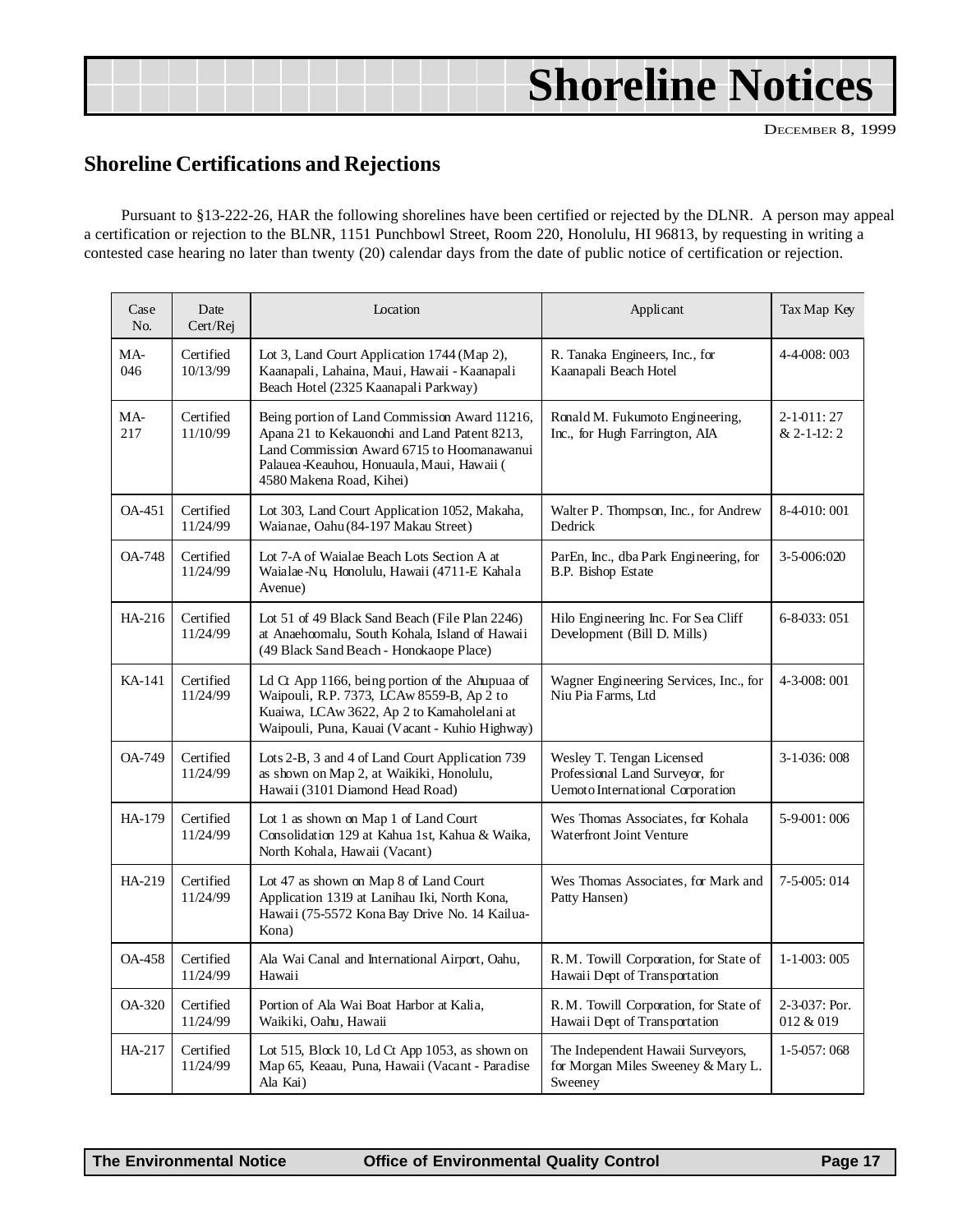## **Pollution Control Permits**

DECEMBER 8, 1999

#### **Department of Health Permits**

The following is a list of some pollution control permits currently being reviewed by the State Department of Health. For more information about any of the listed permits, please contact the appropriate branch or office of the Environmental Management Division at 919 Ala Moana Boulevard, Honolulu.

| Branch<br>Permit<br>Type                                                  | Applicant &<br>Permit<br>Number                                            | Project Location                                                                                                                     | Pertinent<br>Date                                  | Proposed Use                                                                                                                                           |
|---------------------------------------------------------------------------|----------------------------------------------------------------------------|--------------------------------------------------------------------------------------------------------------------------------------|----------------------------------------------------|--------------------------------------------------------------------------------------------------------------------------------------------------------|
| Clean Air<br>Branch,<br>586-4200,<br>Covered<br>Source<br>Permit<br>(CSP) | Hilo Coast Power<br>Company<br>$CSP$ 0229-01-C<br>(Amendment)              | Pepeekeo, Hawaii                                                                                                                     | Issued:<br>10/27/99                                | Babcock and Wilcox<br>Boiler with<br>Multicyclone                                                                                                      |
| CAB,<br>Noncovered<br><i>Source</i><br><i>Permit</i><br>(NSP)             | Weyerhaeuser<br>Company<br>NSP 0016-01-N<br>(Amendment)                    | 900 North Nimitz<br>Highway,<br>Honolulu, Oahu                                                                                       | <i>Issued:</i><br>11/1/99                          | One (1) 350 HP<br>Boiler<br>and WEB<br>Flexographic<br>Printing Operation                                                                              |
| CAB, NSP                                                                  | Maui Electric<br>Company, Ltd.<br>NSP 0456-01-N                            | Hana Substation<br>No. 41, Hana,<br>Maui                                                                                             | Issued:<br>11/5/99                                 | Two (2) 1.0 MW<br><i>Diesel</i><br><i>Engine Generators</i>                                                                                            |
| CAB, CSP                                                                  | Grace Pacific<br>Corporation<br>$CSP$ 0045-01-C and<br>$CSP$ 0045-02- $CT$ | $91 - 120$<br>Farrington<br>Highway, Kapolei                                                                                         | P u b l i c<br>Hearing<br><i>Date:</i><br>12/15/99 | $CSP$ 0045-01- $C:$<br>Rock Crushing<br>Plants and Diesel<br>Engine<br>Generator<br>$CSP$ 0045-02- $CT:$<br>334 tph Hot Mix<br>Asphalt<br>Facility     |
| CAB, CSP                                                                  | Maui Electric<br>Company, Ltd.<br>(MECO)<br>$CSP$ 0030-01-C                | Miki Basin,<br>Lanai                                                                                                                 | Commonets<br><i>Due:</i><br>12/16/99               | Six (6) 1.0 MW<br><i>Diesel</i><br>Engine Generators                                                                                                   |
| CAB, NSP                                                                  | Garden Island<br>Mortuary, Ltd.<br>NSP 0052-01-N                           | $2 - 3780 B$<br>Kaumualii<br>Highway, Lawai,<br>Kauai                                                                                | <i>Issued:</i><br>11/12/99                         | Two 100 lbs/hr<br>Crematory Units                                                                                                                      |
| CAB, CSP                                                                  | Kiewit Pacific<br>Company<br>CSP 0026-04-CT                                | <i>Various</i><br>Temporary Sites.<br>Current<br><i>location:</i><br>Honokohau, off<br>Kealakehe<br>Parkway, Kailua-<br>Kona, Hawaii | Comments<br><i>Due:</i><br>12/31/99                | 500 TPH Portable<br>Stone Processing<br>and Quarrying Plant<br>with 1000 kW Diesel<br>Engine Generator                                                 |
| Clean<br>Water<br>Branch,<br>586-4309,<br>NPDES &<br><i>ZOM</i>           | Hawaiian Electric<br>Company, Inc.<br>$#99 - CW - PW - 14$                 | Kahe Generating<br><i>Station,</i><br>Waianae, Oahu                                                                                  | Comments<br>Due:<br>12/29/99                       | Discharge once-<br>through condenser<br>and auxiliary<br>cooling waters,<br>treated metal<br>cleaning wastes,<br>low volume wastes,<br>and storm water |

 **Page 18 Control Control Control Control Page 18 Control Page 18 Control Page 18 Control Page 18 Control Page 18 Control Page 18 Control Page 18 Control Page 18 Control Page 18 Control Page 18 Contro**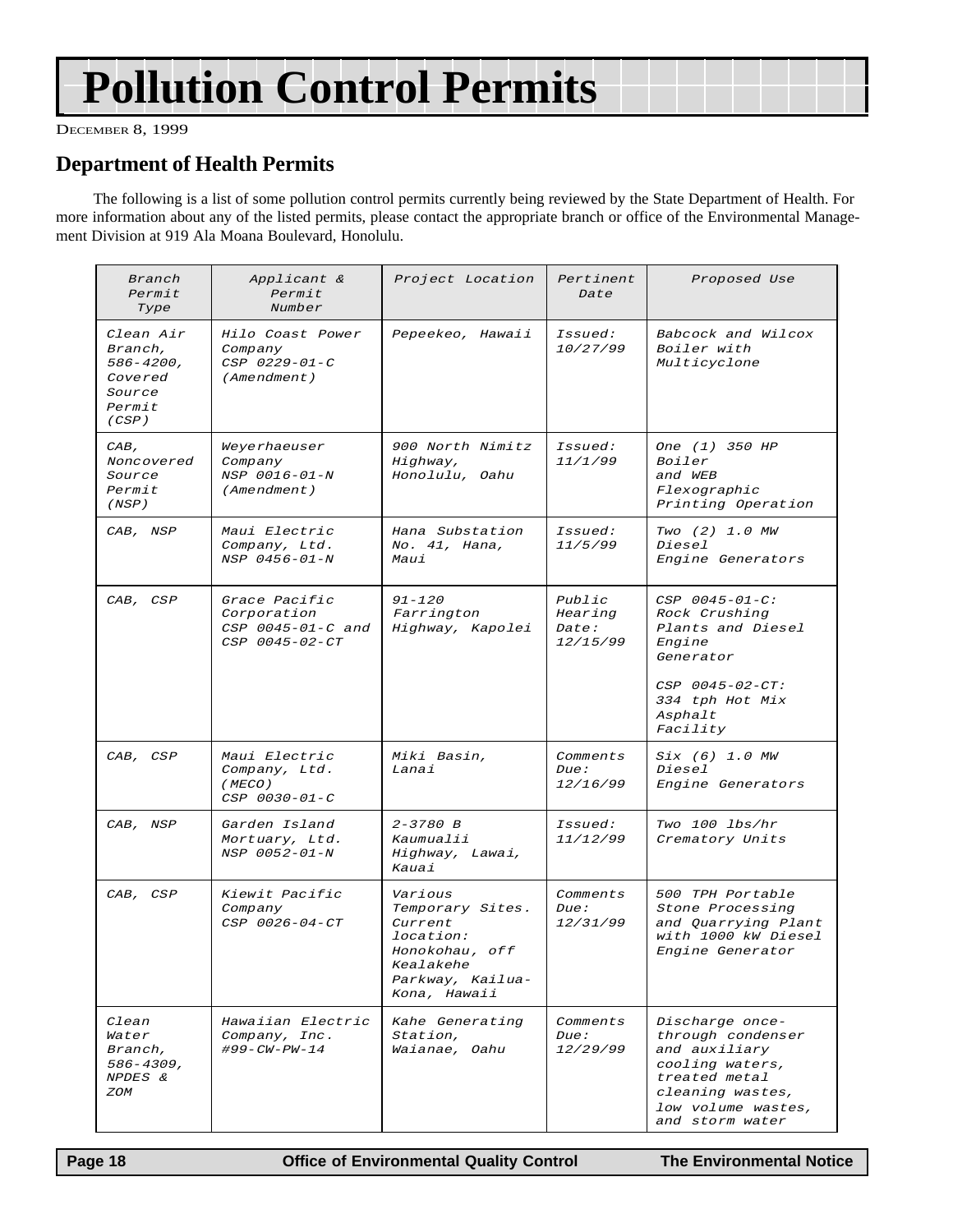## **Pollution Control Permits**

DECEMBER 8, 1999

### **Department of Health Permits (continued)**

| Branch<br>Permit<br>Type                                                             | Applicant &<br>Permit<br>Number                                                                 | Project Location                               | Pertinent<br>Date     | Proposed Use                                                        |
|--------------------------------------------------------------------------------------|-------------------------------------------------------------------------------------------------|------------------------------------------------|-----------------------|---------------------------------------------------------------------|
| Solid &<br>Hazardous<br>Waste<br>Branch,<br>$586-$<br>4226, Solid<br>Waste<br>Permit | City & County of<br>Honolulu.<br>Department of<br>Environmental<br>Services, Refuse<br>Division | Various                                        | Received:<br>11/29/99 | New & Renewal of<br>Community Recycling<br>and Drop-Off<br>Centers  |
| SHWB, 586-<br>4226, Solid<br>Waste<br>Permit                                         | Sanitec Medical<br><i>Waste of Hawaii,</i><br>Inc.                                              | 1001 Puuwai St.,<br>Honolulu                   | Received:<br>11/16/99 | New Medical Waste<br>Treatment Facility                             |
| SHWB, 586-<br>4226, Solid<br>Waste<br>Permit                                         | Tajiri Lumber<br>Ltd.                                                                           | Interstate<br>Highway<br>Waipio<br>Interchange | Received:<br>11/16/99 | New Recycling-<br>Concrete Processing                               |
| SHWB, 586-<br>4226, Solid<br>Waste<br>Permit                                         | ABC Used Auto<br>Parts                                                                          | 794-H Lehua<br>Avenue,<br>Pearl City           | Received:<br>10/19/99 | New Auto Salvage                                                    |
| SHWB, 586-<br>4226, Solid<br>Waste<br>Permit                                         | Hawaiian Bitumuls<br>and Paving Co.                                                             | Ameron Kapaa<br>Quarry, Kailua                 | Received:<br>11/16/99 | Renewal of<br>Recycling,<br>Materials Recovery                      |
| SHWB, 586-<br>4226, Solid<br>Waste<br>Permit                                         | Department of<br>Public Works and<br>Waste Management,<br>County of Maui                        | Lanai                                          | Received:<br>10/18/99 | Renewal of<br>Municipal Solid<br>Waste Landfill                     |
| SHWB, 586-<br>4226, Solid<br>Waste<br>Permit                                         | Garden Isle<br>Disposal, Inc.                                                                   | Lihue, Kauai                                   | Received:<br>10/22/99 | Renewal with<br>Modification of<br>Recycling,<br>Materials Recovery |



**The Environmental Notice Office of Environmental Quality Control Page 19**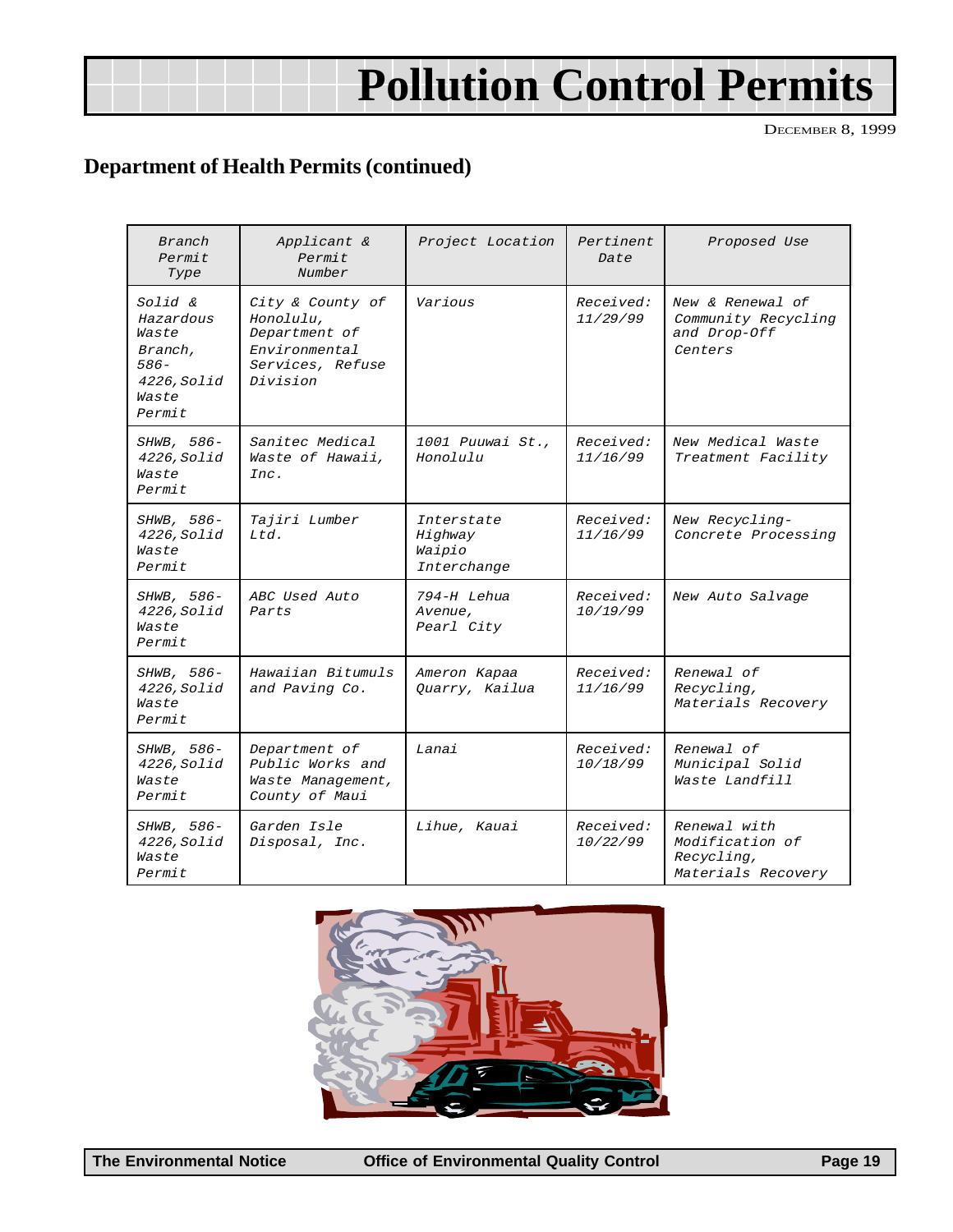## **DOH Enforcement Notices**

DECEMBER 8, 1999

#### Formal Enforcement Actions Taken by DOH

The following are notices of violation issued by the DOH from July through September, 1999. The summaries do not constitute exact descriptions of the violations. For more information and complete descriptions, please contact Pat Felling at the DOH Environmental Planning Office at 586- 4337.

#### Solid & Hazardous Waste Branch

On July 7, 1999, **Unisyn** was served a Notice and Finding of Violation and Order for failing to submit a closure plan after the company notified the DOH of its intention to cease operations in March 1999. Unisyn was ordered to submit a closure plan and pay a \$5,500 fine.

**Restaurant's Only Cleaning Services** was served a Notice and Finding of Violation and Order on July 26, 1999 for improper storage and handling of grease trap waste and for operating an unpermitted solid waste storage and handling operation. The service was ordered to cease solid waste storage and handling operations immediately, to submit a closure plan, and to pay a \$10,655 fine.

**Al Phillips the Cleaner, Inc.** was served a Notice of Violation and Order on September 27, 1999 for violation of three hazardous waste regulations. These include storage of waste tetrachloroethylene sludge without a permit, mismanagement of containers and failure to prepare a hazardous waste manifest. The facility has been fined \$28,900 for the violations.

In a related incident, **Associate Chemical & Supplies** was served a Notice of Violation and Order (NOVO) on September 27, 1999 for transportation of a hazardous waste without a hazardous waste manifest. The manifest is an legally-required document used to track the movement of hazardous waste from its point of generation to its final destination. The Honolulu-based facility, which provides drycleaning solvents and waste transportation service to Al Phillips the Cleaner, faces a penalty of \$8,500 as a result of the violation.

**Hawaiian Electric Company** was served a NOVO on September 30, 1999 for improperly storing selenium sludge, a hazardous waste, in a sludge drying bed. HECO officials originally reported the violation and later submitted an corrective action plan to properly dispose of the waste sludge. The recent NOVO requires HECO to submit a revised

corrective action plan and implement the plan while following all hazardous waste treatment, storage and disposal laws. HECO is additionally required to carry out the corrective action and submit a disposal report within 60 days.

#### Clean Air Branch

A Notice and Finding of Violation and Order (NFVO) was served upon **Briggs Pacific Industries, Inc.** on July 27, 1999 for multiple violations between December 1997 and June 1999. Briggs Pacific runs a dry bulk continuous ship loader in Kapolei. Most of the violations involved fugitive dust clouds being created during the handling of clinker, or spent coal. A fine of \$43,000 was set for the violations.

On July 27, 1999, **Resource Recovery, Inc.** was fined \$26,800 as part of a NFVO for multiple fugitive dust violations, over the period from August to December 1998, created during the handling concrete debris.

**Chevron U.S.A. Products Company** was server an NFVO on July 27, 1999 for violations of its covered source permit at the Chevron petroleum refinery. Emissions from its fluid catalytic cracking (FCC) flare and its FCC unit exceeded special conditions of its permit on five occasions between March and May, 1999. Chevron notified the DOH of these violations, and repaired the FCCU by May 18, 1999 in order to bring it back into compliance. Chevron was fined \$54,700 for the violations.

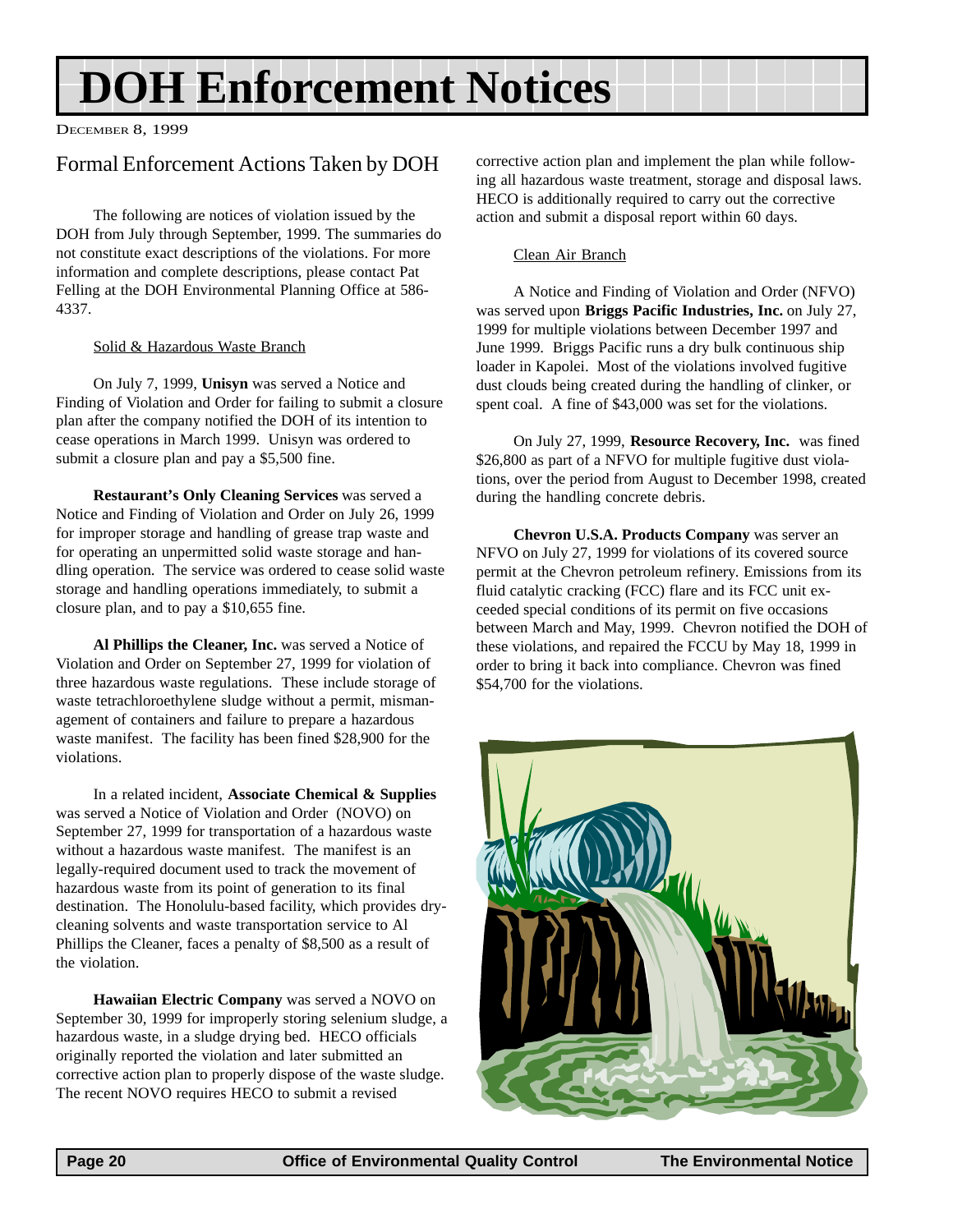## <span id="page-20-0"></span>**DOH Enforcement Notices**

DECEMBER 8, 1999

#### Summary of Inspection and Enforcement Actions

The table below shows a tally of the number of inspections and responses conducted by DOH pollution control program personnel during the period from July through September 1999. Additionally, formal and informal enforcement actions, and the settlements that arise out of those actions, are counted as well. Inspections and enforcement actions are split up by program area. For more information, please contact Pat Felling at the DOH Environmental Planning Office at 586-4337.

|                                                   | Inspections /    | <b>Informal</b>      | <b>Formal</b>        | Completed          | <b>Settlements</b>         |
|---------------------------------------------------|------------------|----------------------|----------------------|--------------------|----------------------------|
|                                                   | <b>Responses</b> | Actions <sup>1</sup> | Actions <sup>2</sup> | <b>Settlements</b> | <b>Pending</b>             |
|                                                   | July-Sept, 1999  | July-Sept,<br>1999   | July-Sept,<br>1999   | July-Sept, 1999    | Total as of Sept.,<br>1999 |
| <b>Clean Air Branch</b>                           |                  |                      |                      |                    |                            |
| <b>Fugitive Dust</b>                              | 113              | 18                   | 0                    | 0                  | 0                          |
| Noncovered Sources                                | 22               | 5                    | $\overline{c}$       | 0                  | 5                          |
| <b>Covered Sources</b>                            | 62               | 50                   | 1                    | 0                  | 1                          |
| <b>Agricultural Burning</b>                       | 60               | $\Omega$             | 0                    | 0                  | 1                          |
| Open Burning                                      | 31               | 9                    | 0                    | 0                  | $\mathbf 0$                |
| <b>Others</b>                                     | 75               | $\mathbf 0$          | 0                    | 0                  | $\mathbf 0$                |
| <b>Solid &amp; Hazardous Waste Branch</b>         |                  |                      |                      |                    |                            |
|                                                   |                  |                      |                      |                    |                            |
| <b>Underground Storage Tanks</b>                  | 104              | 0                    | 0                    | 0                  | 0                          |
| Hazardous Waste                                   | 10               | $\overline{2}$       | 3<br>$\overline{2}$  | 1                  | 6                          |
| Solid Waste                                       | 77               | 10                   |                      | 0                  | 5                          |
| <b>Clean Water Branch</b>                         |                  |                      |                      |                    |                            |
| Permitted Water Discharges (NPDES)                | 44               | $\mathbf{1}$         | $\Omega$             | 0                  | 10                         |
| Non-permitted Water Discharges (NPDES)            | 0                | 1                    | 0                    | 0                  | 13                         |
| <b>Water Quality Certifications</b>               | $\mathbf{1}$     | $\Omega$             | $\Omega$             | $\Omega$           | $\Omega$                   |
|                                                   |                  |                      |                      |                    |                            |
| <b>Wastewater Branch</b>                          |                  |                      |                      |                    |                            |
| Wastewater Treatment Plant O&M                    | 102              | $\Omega$             | $\Omega$             | 0                  | $\overline{2}$             |
| Individual Wastewater Systems                     | 20               | 8                    | $\Omega$             | 0                  | 12                         |
| Animal Waste                                      | 3                | $\Omega$             | $\Omega$             | $\Omega$           | $\Omega$                   |
|                                                   |                  |                      |                      |                    |                            |
| <b>Safe Drinking Water Branch</b>                 |                  |                      |                      |                    |                            |
| Public Water Systems                              | 15               | 8                    | 0                    | 0                  | 3                          |
| <b>Underground Well Injection Control</b>         | 5                | 3                    | $\Omega$             | $\Omega$           | 1                          |
| <b>Hazard Evaluation &amp; Emergency Response</b> |                  |                      |                      |                    |                            |
| Oil Spills                                        | $\overline{7}$   | n.a.                 | n.a.                 | n.a.               | n.a.                       |
| Hazardous Waste Releases                          | 9                | n.a.                 | n.a.                 | n.a.               | n.a.                       |
|                                                   |                  |                      |                      |                    | n.a. - data not available  |
|                                                   |                  |                      |                      |                    |                            |

<sup>1</sup> Informal actions include warnings for less serious issues such as small infractions by individuals, field citations, or violations of permit technicalities which do not directly impact environmental quality.

 $^2$  Formal actions include any serious violation or repeat/continued violations of permit technicalities, and usually result in a formal "Notice of Violation" and the assignment of a penalty.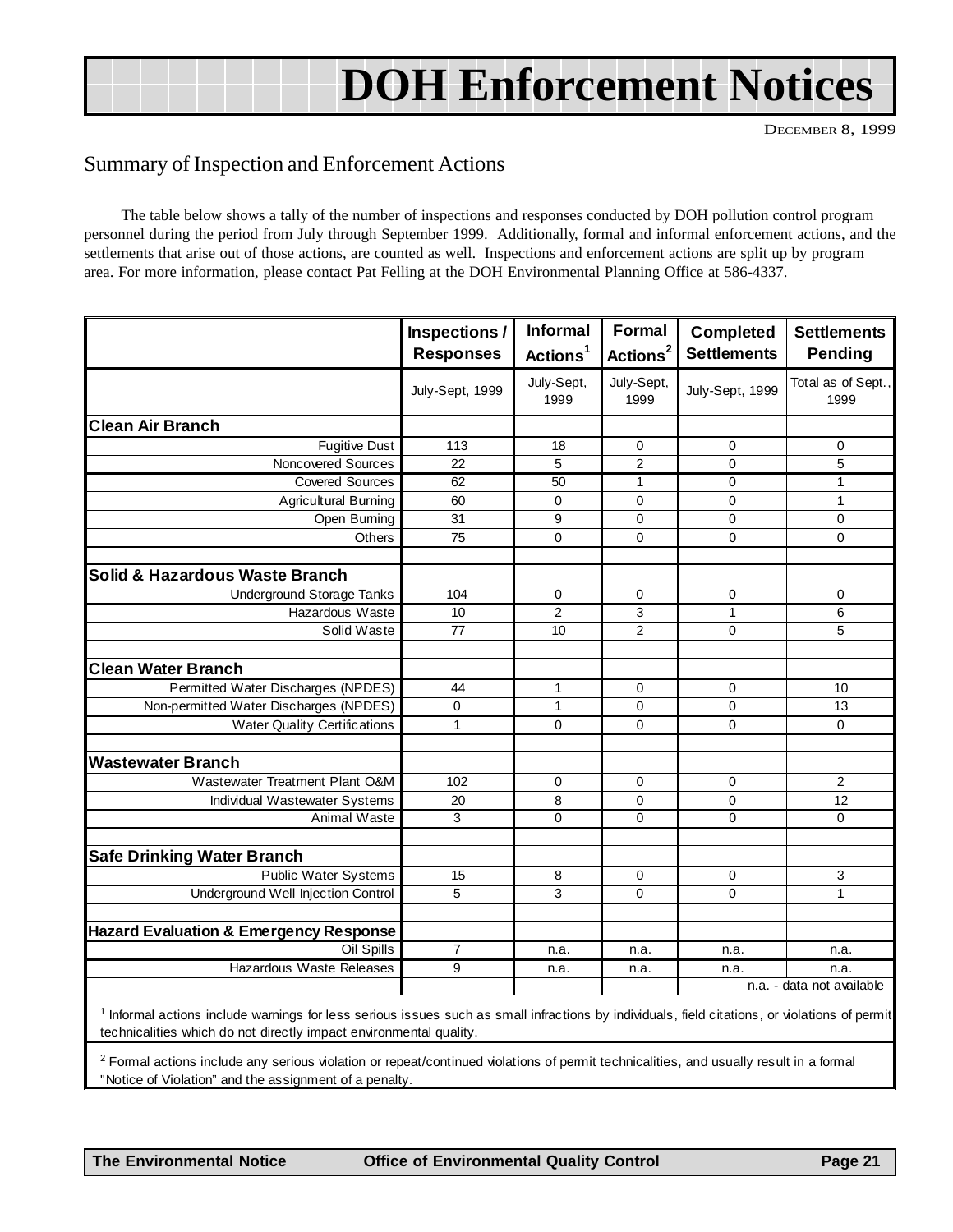## <span id="page-21-0"></span>**Coastal Zone News**

DECEMBER 8, 1999

### **Federal Consistency Reviews**

The Hawaii Coastal Zone Management (CZM) Program has received the following federal actions to review for consistency with the CZM objectives and policies in Chapter 205A, Hawaii Revised Statutes. This public notice is being provided in accordance with section 306(d)(14) of the National Coastal Zone Management Act of 1972, as amended. For more information, please call John Nakagawa with the Hawaii CZM Program at 587-2878. Federally mandated deadlines require that comments be received by the date specified for each CZM consistency review and can be mailed to:

David W. Blane, Director Office of Planning Dept. of Business, Economic Development and Tourism P.O. Box 2359 Honolulu, Hawaii 96804 Or, fax comments to the CZM Program at 587-2899.



### **(1) Framework Adjustments to the Precious Corals Fishery Management Plan**

**Federal Agency**: Western Pacific Regional Fishery Management Council, 522-8220

**Federal Action**: Direct Federal Activity

**Location**: Ocean waters around the State of Hawaii **Proposed Action**:

Regulatory adjustments to the Precious Corals Fishery Management Plan, as follows:

1. Suspend the harvest quota for gold coral at the Makapu'u Bed until additional information is available on the impact of harvesting on subsequent recruitment of gold coral at the Makapu'u Bed.

2. Redefine live precious coral as precious coral that has live coral polyps or tissue. Redefine dead precious coral as precious coral that no longer has any live coral polyps or tissue.

3. Apply size limits to live coral only.

4. Prohibit the harvest of black coral unless it has attained either a minimum stem diameter of 1-inch, or a minimum height of 48-inches. Persons who reported a landing of black coral to the State of Hawaii within 5 years before the effective date of the final rule may apply for an exemption which allows the hand harvest of black coral that has attained a 3/4-inch base diameter.

5. Only selective gear may be used to harvest precious corals from all permit areas.

6. Apply the current size limit for pink coral to all permit areas.

7. Revise the boundaries of the Brooks Bank permit area, Northwestern Hawaiian Islands (NWHI), to reflect new information on the size of the precious coral beds. Change the harvest quota for pink coral to 200 kg and suspend the harvest quota for gold coral until additional scientific information becomes available on the impact of harvesting gold coral on monk seal foraging habitat.

8. Classify the newly discovered FFS-Gold Pinnacles Bed at French Frigate Shoals, NWHI, as a conditional bed and set the annual harvest quota for all precious coral at zero until additional information becomes available on the impact of harvesting gold coral on monk seal foraging habitat.

In addition, the Council is proposing a number of reporting and record keeping requirements. **Comments Due**: December 22, 1999



#### **(2) Install Utility Lines Under Makiki Ditch Bridge at Kapiolani Blvd., Honolulu, Oahu**

|                         | <b>Federal Action:</b> Department of the Army Permit   |
|-------------------------|--------------------------------------------------------|
|                         | Federal Agency: U.S. Army Corps of Engineers, 438-9258 |
| Applicant:              | Hawaiian Electric Company, Inc.                        |
|                         | Contact: Rouen Liu, 543-7245                           |
| <b>Location:</b>        | Makiki Ditch at Kapiolani Blvd. and Hauoli             |
|                         | St., Honolulu, Oahu                                    |
| TMK:                    | $2 - 3 - 34$ : 36                                      |
| <b>Proposed Action:</b> |                                                        |
|                         |                                                        |

Install utility lines under the Makiki Ditch bridge at Kapiolani Blvd. Ten duct lines will be attached to and suspended under the bridge deck. There will not be any stream bed disturbances, excavation or discharge of fill material in Makiki Ditch.

**Comments Due**: December 22, 1999